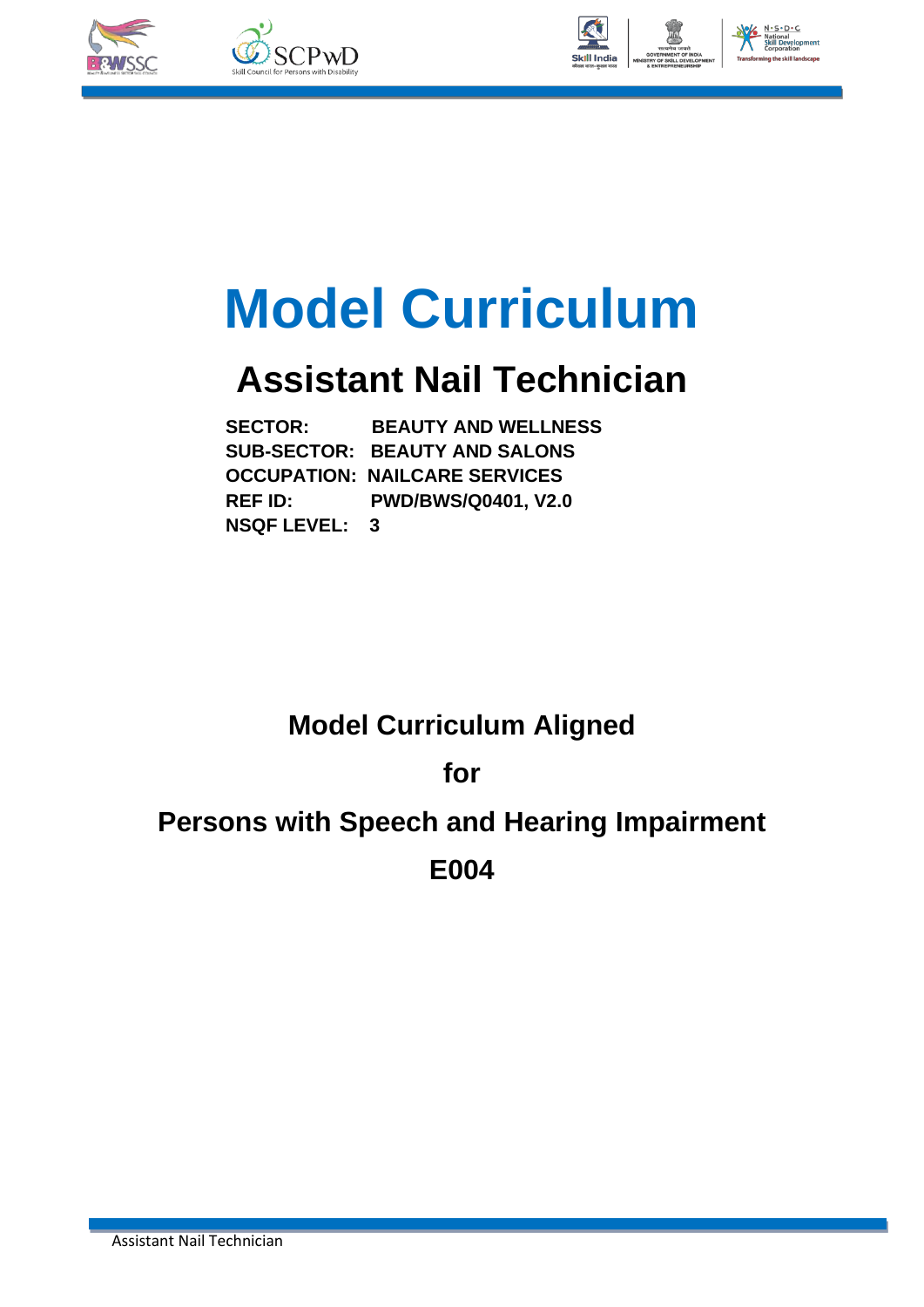





No No Solo Contract Contract Contract Contract Contract Contract Contract Contract Contract Contract Contract Contract Contract Contract Contract Contract Contract Contract Contract Contract Contract Contract Contract Cont in the skill land



\*Valid up to the next review date of the Qualification Pack or the<br>'Valid up to' date mentioned above , whichever is earlier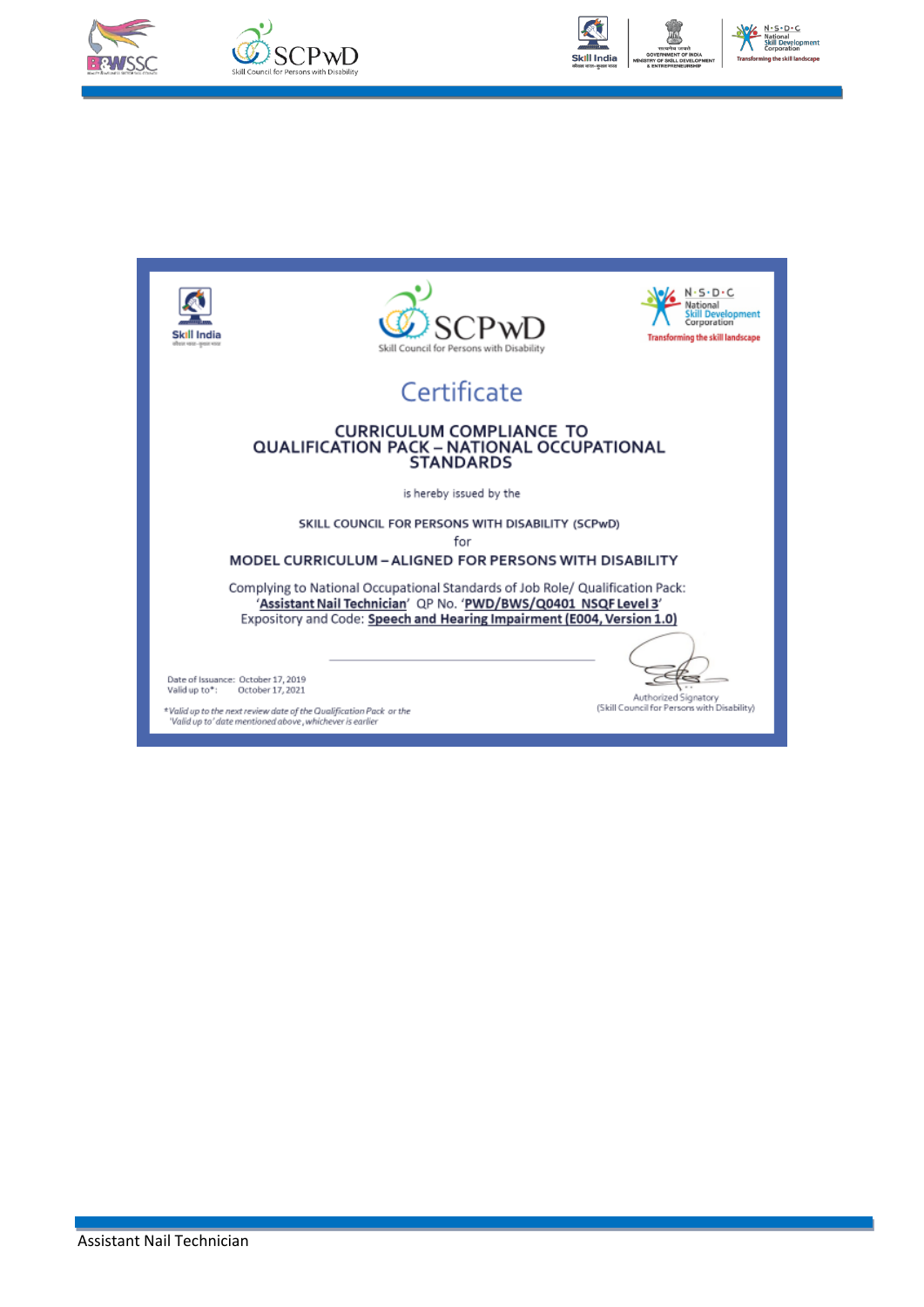





## **Table of Content**

| 1. Curriculum                                                 |    |
|---------------------------------------------------------------|----|
| 2. Trainer pre-requisites                                     | 10 |
| 3. Annexure: Assessment Criteria                              | 11 |
| 4. Accommodation Guideline recommended for Inclusive Trainers | 19 |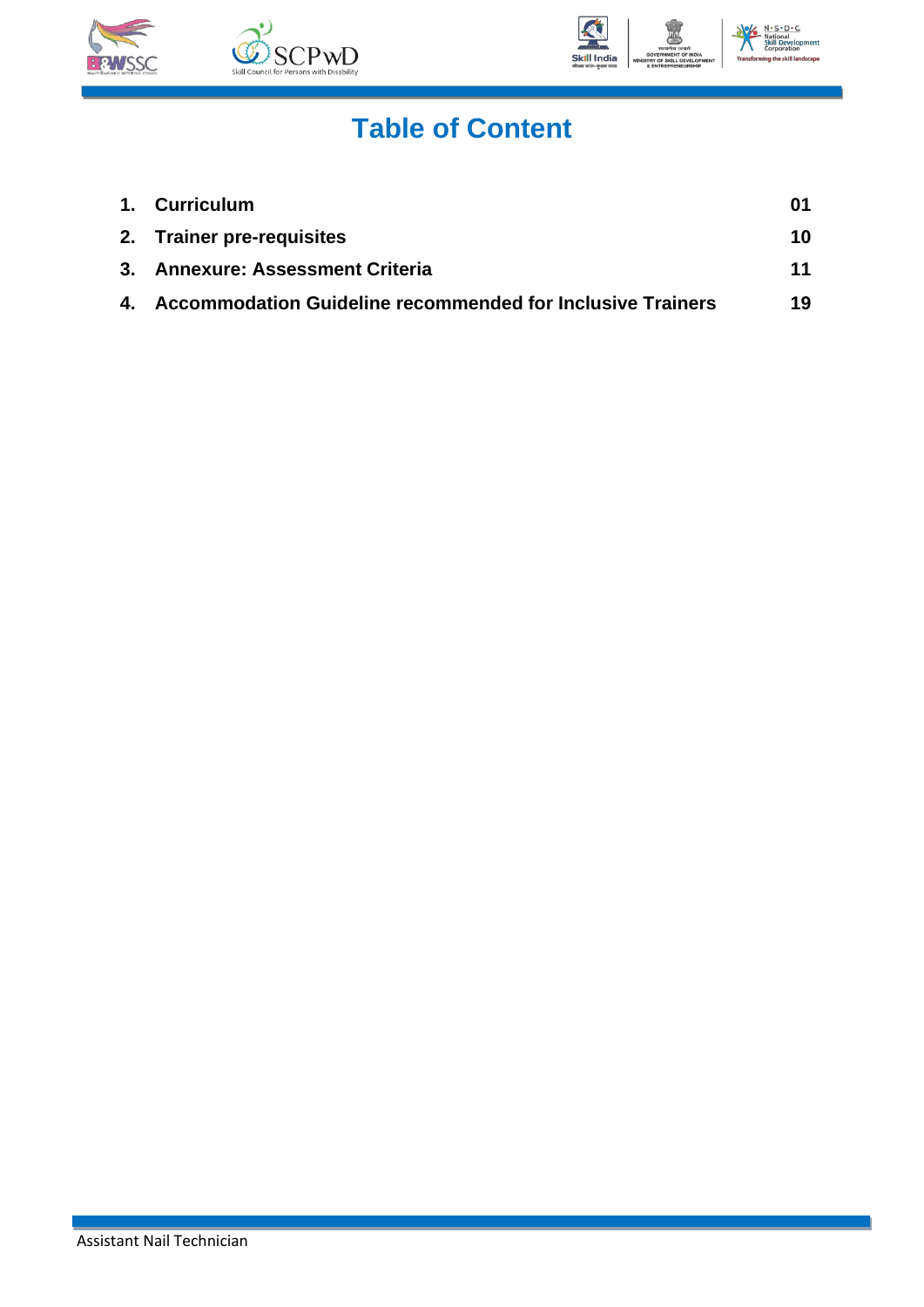





## **Assistant Nail Technician**

### <span id="page-3-0"></span>**CURRICULUM / SYLLABUS**

This program is aimed at training candidates for the job of a "Assistant Nail Technician", in the "Beauty & Wellness" Sub-Sector/Industry and aims at building the following key competencies amongst the learner.

| <b>Program Name</b>                               |                                                                                                                                             | <b>Assistant Nail Technician</b>                                                                                                                                                                                                                                                                                                                                                                                                                                                                                                                                                                                                                                                                                                                                                                                                                                                                                                                                                                                                             |  |  |  |
|---------------------------------------------------|---------------------------------------------------------------------------------------------------------------------------------------------|----------------------------------------------------------------------------------------------------------------------------------------------------------------------------------------------------------------------------------------------------------------------------------------------------------------------------------------------------------------------------------------------------------------------------------------------------------------------------------------------------------------------------------------------------------------------------------------------------------------------------------------------------------------------------------------------------------------------------------------------------------------------------------------------------------------------------------------------------------------------------------------------------------------------------------------------------------------------------------------------------------------------------------------------|--|--|--|
| <b>Qualification Pack Name</b><br>& Reference ID. |                                                                                                                                             | PWD/ BWS /Q0401, v2.0                                                                                                                                                                                                                                                                                                                                                                                                                                                                                                                                                                                                                                                                                                                                                                                                                                                                                                                                                                                                                        |  |  |  |
| <b>Version No.</b>                                | 2.0                                                                                                                                         | <b>Version Update Date</b><br>17-10-2019                                                                                                                                                                                                                                                                                                                                                                                                                                                                                                                                                                                                                                                                                                                                                                                                                                                                                                                                                                                                     |  |  |  |
| <b>Pre-requisites to Training</b>                 | Preferably Class VIII                                                                                                                       |                                                                                                                                                                                                                                                                                                                                                                                                                                                                                                                                                                                                                                                                                                                                                                                                                                                                                                                                                                                                                                              |  |  |  |
|                                                   |                                                                                                                                             | After completing this programme, participants will be able to:                                                                                                                                                                                                                                                                                                                                                                                                                                                                                                                                                                                                                                                                                                                                                                                                                                                                                                                                                                               |  |  |  |
| <b>Training Outcomes</b>                          | operation of the salon.<br>$\bullet$<br>nails.<br>$\bullet$<br>length and shape.<br>$\bullet$<br>$\bullet$<br>environment at the work area. | Prepare and maintain work area: Prepare the equipment, products<br>and work area ahead of service delivery to ensure the efficiently and<br>effectiveness of conducting treatments considering the standards of<br>Perform manicure and pedicure services: Clean and remove dead<br>skin and callous from hands and feet and improve the appearance of<br>Provide nail enhancement services using UV gel nails and acrylic<br>(liquid and powder) nails: Perform foundational nail enhancement<br>services using UV gel nails and acrylic nails.<br>Perform refill: Perform correct refilling technique to achieve desired<br>Provide simple and basic nail art services: Perform nail art services<br>using 2D designs image and simple transfer techniques.<br>Maintain health and safety of work area: Maintain safe and hygienic<br>Create a positive impression at the workplace: Execute tasks as<br>per the organization's standards and communicate/record information<br>in order to create a positive impression at the workplace. |  |  |  |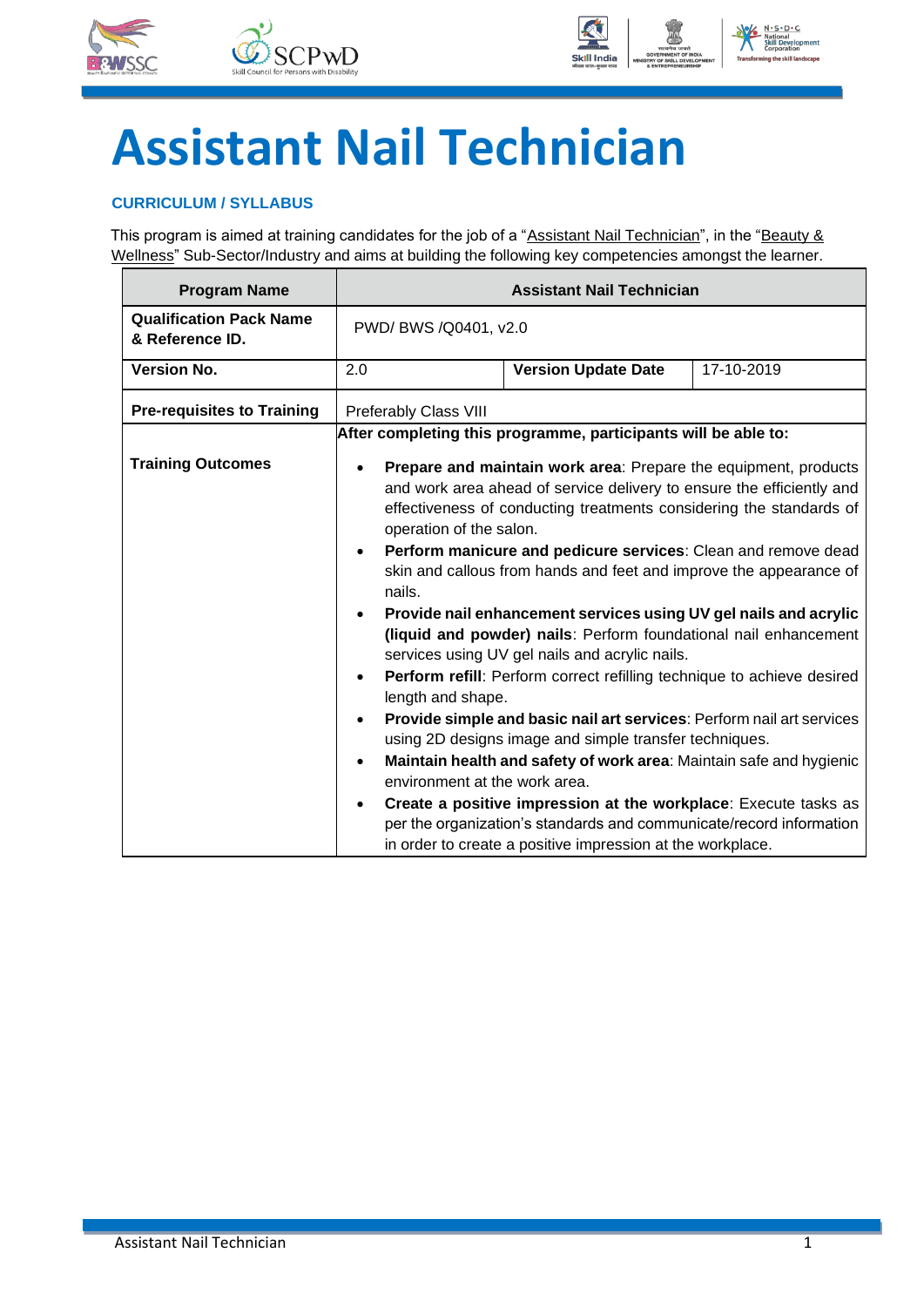





This course encompasses 7 out of 7 National Occupational Standards (NOS) of **"Assistant Nail Technician"** Qualification Pack issued by **"Beauty and Wellness Sector Skill Council"**. The Curriculum is Aligned by "Skill Council for Persons with Disability" for Persons with Speech and Hearing Impairment.

| Sr.<br>No. | <b>Module</b>                                                                                                                                                                                          | <b>Key Learning Outcomes</b>                                                                                                                                                                                                                                                                                                                                                                                                                                        | <b>Equipment</b><br><b>Required</b>                         | <b>Disability-wise Training</b><br>Tools with reference to<br><b>Expository for each NOS</b>                                                                                                                                                                                     |
|------------|--------------------------------------------------------------------------------------------------------------------------------------------------------------------------------------------------------|---------------------------------------------------------------------------------------------------------------------------------------------------------------------------------------------------------------------------------------------------------------------------------------------------------------------------------------------------------------------------------------------------------------------------------------------------------------------|-------------------------------------------------------------|----------------------------------------------------------------------------------------------------------------------------------------------------------------------------------------------------------------------------------------------------------------------------------|
| 1.         | <b>Communication</b><br>and fluency in ISL<br><b>Theory Duration</b><br>(hh:mm)<br>15:00<br><b>Practical Duration</b><br>(hh:mm)<br>15:00<br><b>Corresponding</b><br><b>NOS</b><br>Bridge Module (PwD) | Identify features of Indian Sign<br>$\bullet$<br>Language<br>Use finger spelling<br>$\bullet$<br>Identify 100 signs in ISL<br>$\bullet$<br>essential for communication<br>such as greetings and sharing<br>information about self and<br>others.<br>Demonstrate numbers<br>and<br>$\bullet$<br>currency in ISL<br>Demonstrate<br>using<br>sign<br>language:<br>$\circ$ Objective of the training<br>technology<br>Tools<br>and<br>$\circ$<br>required for training. | LCD TV, Visual<br>curricula, computer<br>and White board    | Indian Sign Language (ISL)<br>Interpreter is mandatory for<br>both theory and practical<br>sessions.<br>Any of the following tools<br>may be used:<br>• Assistive Aid/Service<br>Ai-Live<br><b>Captions First</b><br>Captions 2020<br><b>Closed Capp</b><br>Let's Talk           |
| 2.         | <b>Foundation Course</b><br>in English<br><b>Theory Duration</b><br>(hh:mm)<br>25:00<br><b>Practical Duration</b><br>(hh:mm)<br>15:00<br><b>Corresponding</b><br><b>NOS</b>                            | Identify different parts of a<br>$\bullet$<br>sentence<br>Identify minimum 500 English<br>words to build vocabulary<br><b>Construct short English</b><br>$\bullet$<br>sentences (maximum 6<br>words per sentences).<br>Use written communication to<br>express feelings, concerns<br>and queries.<br>Describe themselves using<br>10 short sentences                                                                                                                | LCD TV, Visual<br>curricula, computer<br>and White board    | Indian Sign Language (ISL)<br>Interpreter is mandatory for<br>both theory and practical<br>sessions.<br>Any of the following tools<br>may be used:<br>• Assistive Aid/Service<br>• Ai-Live<br><b>Captions First</b><br>Captions 2020<br>$\bullet$<br>• Closed Capp<br>Let's Talk |
| 3.         | Bridge Module (PwD)<br><b>Understanding Self</b><br>and Environment<br><b>Theory Duration</b><br>(hh:mm)<br>10:00                                                                                      | • Demonstrate social etiquette<br>towards seniors & colleagues<br>Complete the task assigned in<br>its designated time<br>Identify the professional skills<br>$\bullet$<br>and weaknesses<br>Identify ways to reduce stress.                                                                                                                                                                                                                                        | LCD TV, Visual<br>curricula,<br>computer and<br>White board | Indian Sign Language (ISL)<br>Interpreter is mandatory for<br>both theory and practical<br>sessions.<br>Any of the following tools<br>may be used:<br><b>Assistive Aid/Service</b><br>$\bullet$                                                                                  |
|            | <b>Practical Duration</b><br>(hh:mm)<br>00:00<br><b>Corresponding</b><br><b>NOS</b><br>Bridge Module (PwD)                                                                                             | Distinguish sympathy from<br>empathy<br>Identify the characteristics of a<br>good worker<br>Identify and recommend ways<br>$\bullet$<br>to improve work<br>Distinguish individual<br>task<br>from a group task.                                                                                                                                                                                                                                                     |                                                             | Ai-Live<br>$\bullet$<br><b>Captions First</b><br>Captions 2020<br>$\bullet$<br><b>Closed Capp</b><br>Let's Talk                                                                                                                                                                  |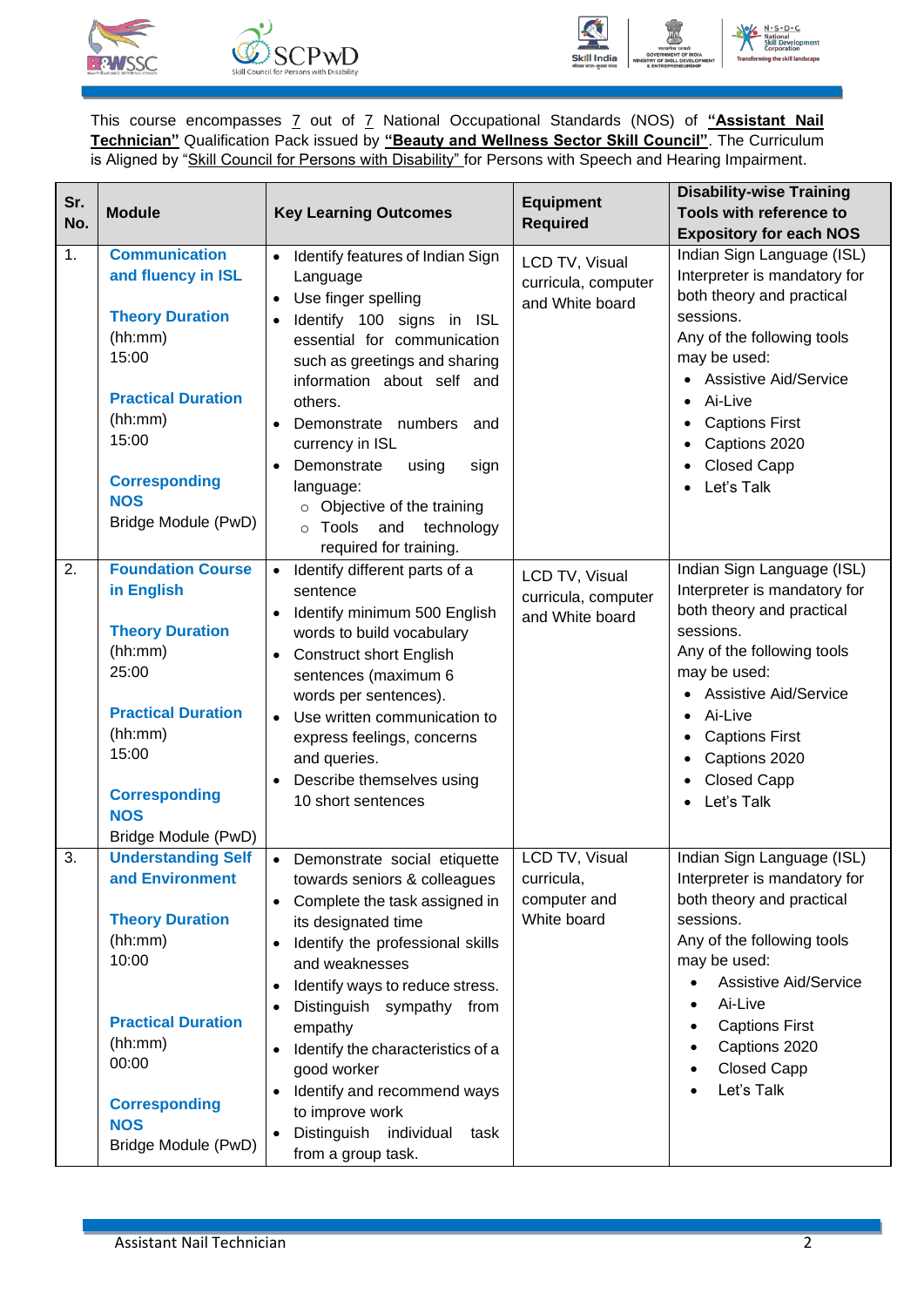





| Sr.<br>No. | <b>Module</b>                                                                                                                                                                                    | <b>Key Learning Outcomes</b>                                                                                                                                                                                                                               | <b>Equipment</b><br><b>Required</b>                      | <b>Disability-wise Training</b><br>Tools with reference to<br><b>Expository for each NOS</b>                                                                                                                                                                                                                                                                                                                                                                                                                                                                                                                                                                                                                                                                                         |
|------------|--------------------------------------------------------------------------------------------------------------------------------------------------------------------------------------------------|------------------------------------------------------------------------------------------------------------------------------------------------------------------------------------------------------------------------------------------------------------|----------------------------------------------------------|--------------------------------------------------------------------------------------------------------------------------------------------------------------------------------------------------------------------------------------------------------------------------------------------------------------------------------------------------------------------------------------------------------------------------------------------------------------------------------------------------------------------------------------------------------------------------------------------------------------------------------------------------------------------------------------------------------------------------------------------------------------------------------------|
|            |                                                                                                                                                                                                  | Identify the designated person<br>$\bullet$<br>to seek assistance from in<br>case of an emergency                                                                                                                                                          |                                                          |                                                                                                                                                                                                                                                                                                                                                                                                                                                                                                                                                                                                                                                                                                                                                                                      |
| 4.         | <b>Work related</b><br>training<br><b>Theory Duration</b><br>(hh:mm)<br>10:00<br><b>Practical Duration</b><br>(hh:mm)<br>00:00<br><b>Corresponding</b><br><b>NOS Code</b><br>Bridge Module (PwD) | List 40-50 words associated<br>$\bullet$<br>with the relevant sector.<br>Comply to the HR policy and<br>rules<br>Identify different positions in<br>$\bullet$<br>the organizational structures.<br>Identify the right attire suitable<br>for the workplace | LCD TV, Visual<br>curricula, computer<br>and White board | Indian Sign Language (ISL)<br>Interpreter is mandatory for<br>both theory and practical<br>sessions.<br>Any of the following tools<br>may be used:<br><b>Assistive Aid/Service</b><br>$\bullet$<br>Ai-Live<br>$\bullet$<br><b>Captions First</b><br>Captions 2020<br><b>Closed Capp</b><br>Let's Talk                                                                                                                                                                                                                                                                                                                                                                                                                                                                                |
| 5.         | <b>Introduction</b><br><b>Theory Duration</b><br>(hh:mm)<br>01:00<br><b>Practical</b><br><b>Duration</b><br>(hh:mm)<br>00:00<br><b>Corresponding</b><br><b>NOS Code</b><br><b>Bridge Module</b>  | • Identify the role of an Assistant<br>Nail Technician in a salon or<br>nail studio<br>Identify the scope and career<br>$\bullet$<br>opportunities in nail services                                                                                        | Laptop<br>Projector                                      | Indian Sign Language (ISL)<br>Interpreter is mandatory for<br>both theory and practical<br>sessions.<br>Any of the following tools<br>may be used:<br><b>Assistive Aid/Service</b><br>Ai-Live<br>$\bullet$<br><b>Captions First</b><br>$\bullet$<br>Captions 2020<br><b>Closed Capp</b><br>Let's Talk<br>Requirement on the basis of<br>mode of teaching:<br>Oral:<br>Indian<br>Sign<br>$\bullet$<br>Language (ISL) Interpreter<br>will be able to facilitate the<br>communication.<br>Written: Make sure that the<br>language of the text is<br>simple<br>and<br>easy<br>to<br>understand.<br>• Using a Projector: Make<br>sure that the video is well<br>captioned.<br>On a White Board: The<br>trainer should not write on<br>the board while speaking<br>else the Person<br>with |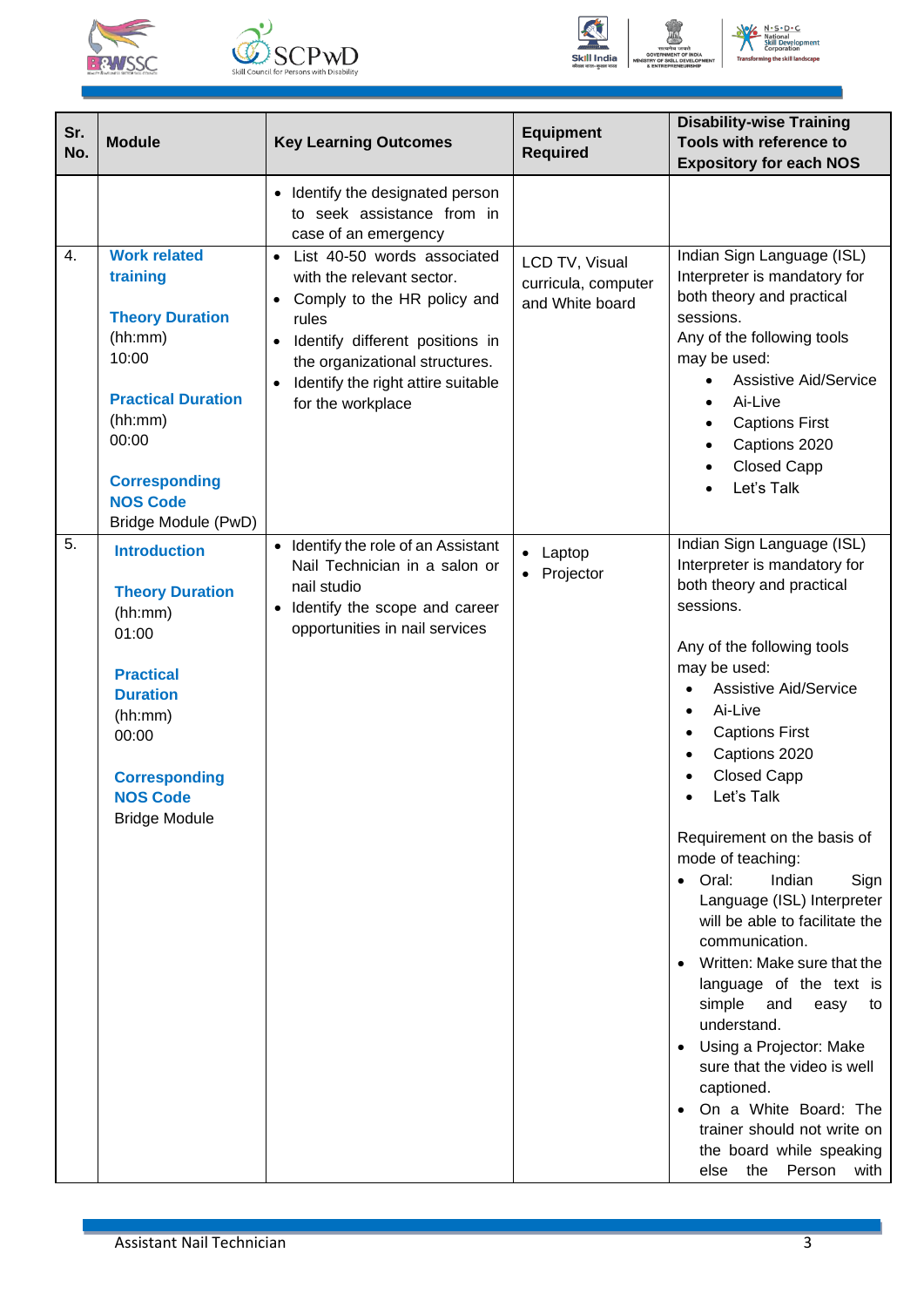







ation<br>ill D

| Sr.<br>No. | <b>Module</b>                                                                                                                                                                                              | <b>Key Learning Outcomes</b>                                                                                                                                                                                                                                                                                                                                                   | <b>Equipment</b><br><b>Required</b>                                                                                                                                                                                                                                                                               | <b>Disability-wise Training</b><br>Tools with reference to<br><b>Expository for each NOS</b>                                                                                                                                                                                                                                                                                                                                                                                                                                                                                  |
|------------|------------------------------------------------------------------------------------------------------------------------------------------------------------------------------------------------------------|--------------------------------------------------------------------------------------------------------------------------------------------------------------------------------------------------------------------------------------------------------------------------------------------------------------------------------------------------------------------------------|-------------------------------------------------------------------------------------------------------------------------------------------------------------------------------------------------------------------------------------------------------------------------------------------------------------------|-------------------------------------------------------------------------------------------------------------------------------------------------------------------------------------------------------------------------------------------------------------------------------------------------------------------------------------------------------------------------------------------------------------------------------------------------------------------------------------------------------------------------------------------------------------------------------|
| 6.         | <b>Work Area</b><br><b>Preparation and</b><br><b>Maintenance</b><br><b>Theory Duration</b><br>(hh:mm)<br>02:00<br><b>Practical Duration</b><br>(hh:mm)<br>10:00<br><b>Corresponding</b><br><b>NOS Code</b> | • Prepare client record cards<br>accurately<br>Prepare the clients for<br>$\bullet$<br>treatments as per salon policy<br>Carry out the sterilization and<br>disinfection processes as per<br>industrial standards<br>Identify ways to dispose of<br>waste correctly according to<br>industrial standards                                                                       | Nail Table<br>$\bullet$<br><b>Beauty Trolley</b><br>Manicure Table<br>$\bullet$<br>Pedicure<br>$\bullet$<br><b>Stations</b><br>First Aid Kit<br>$\bullet$<br>Fire<br>$\bullet$<br>Extinguishers<br><b>Sterilizers</b><br><b>Record Book</b><br>$\bullet$<br><b>Bowls</b><br>$\bullet$<br><b>Bed</b><br>٠<br>Chair | Hearing Impairment won't<br>be able to lip read.<br>Self-Learning<br>Material:<br>The Person with Hearing<br>Impairment can also refer<br>to the SLMs prepared in<br>the form of videos by<br>SCPwD for skill training<br>such candidates.<br>Any of the following tools<br>may be used:<br><b>Assistive Aid/Service</b><br>$\bullet$<br>Ai-Live<br>$\bullet$<br><b>Captions First</b><br>Captions 2020<br>$\bullet$<br><b>Closed Capp</b><br>$\bullet$<br>Let's Talk<br>Indian Sign Language (ISL)<br>Interpreter is mandatory for<br>both theory and practical<br>sessions. |
|            | <b>BWS/N9001</b>                                                                                                                                                                                           |                                                                                                                                                                                                                                                                                                                                                                                | Cotton                                                                                                                                                                                                                                                                                                            | requirements<br>The<br>the<br>on<br>basis<br>of<br>teaching<br>methodology<br>have<br>been<br>stated in Module 5.<br>The room should be well lit<br>and the Person with Speech<br>Impairment<br>Hearing<br>and<br>should be given a front seat<br>where they can view the<br>Trainer and interpreter easily.                                                                                                                                                                                                                                                                  |
| 7.         | <b>Perform Manicure</b><br>and Pedicure<br><b>Services</b><br><b>Theory Duration</b><br>(hh:mm)<br>05:00<br><b>Practical</b><br><b>Duration</b><br>(hh:mm)<br>35:00                                        | • Identify the<br>structure<br>and<br>function of nails<br>• Explain the process of nail<br>growth<br>• Explain the structure<br>and<br>functions of the lymphatic<br>vessels of the lower leg, foot,<br>hand and arm<br>· Identify the muscles of the<br>lower leg, foot, hand and arms<br>· Identify the nail diseases and<br>disorders<br>• Identify the contra-indications | <b>Manicure Stool</b><br>$\bullet$<br>Sterilizer<br><b>Bowls</b><br>$\bullet$<br>Manicure Brush<br><b>Nail Cutter</b><br><b>Cuticle Pusher</b><br><b>Cuticle Nipper</b><br>Orange Stick<br><b>Nail Filer</b><br>$\bullet$<br>Pack Brush                                                                           | Any of the following tools<br>may be used:<br><b>Assistive Aid/Service</b><br>Ai-Live<br>$\bullet$<br><b>Captions First</b><br>Captions 2020<br><b>Closed Capp</b><br>$\bullet$<br>Let's Talk<br>Indian Sign Language (ISL)<br>Interpreter is mandatory for<br>both theory and practical<br>sessions.                                                                                                                                                                                                                                                                         |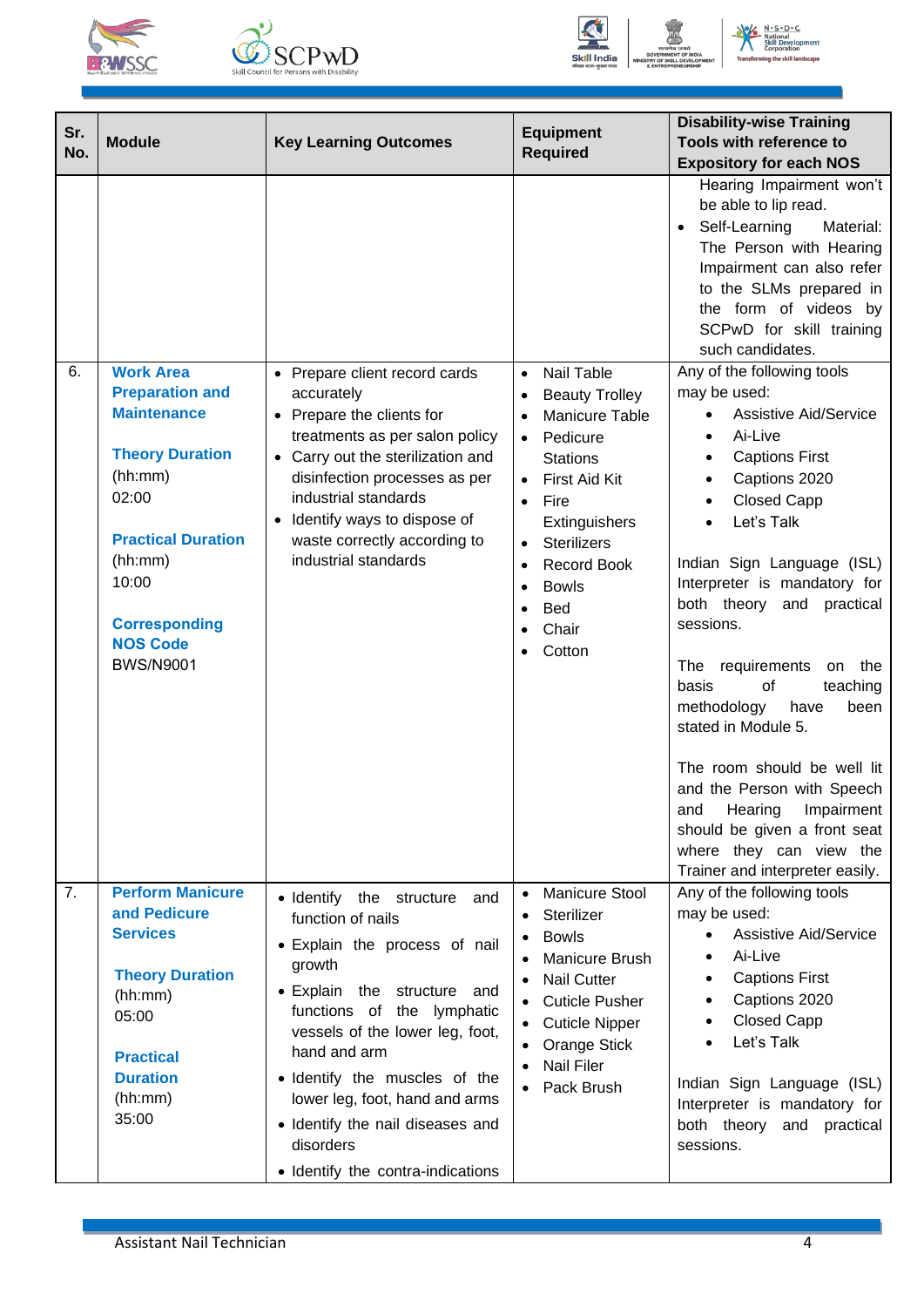







| Sr.<br>No. | <b>Module</b>                                                                                                                                                                                                                        | <b>Key Learning Outcomes</b>                                                                                                                                                                                                                                                                                                                                                                                                                                                                                                                                                                                                                                                                                                                                                                             | <b>Equipment</b><br><b>Required</b>                                                                                                                                                                                                                                                                                                                                                                                                                                                                | <b>Disability-wise Training</b><br>Tools with reference to<br><b>Expository for each NOS</b>                                                                                                                                                                                                                                                                                                                                                                                                                                                                                |
|------------|--------------------------------------------------------------------------------------------------------------------------------------------------------------------------------------------------------------------------------------|----------------------------------------------------------------------------------------------------------------------------------------------------------------------------------------------------------------------------------------------------------------------------------------------------------------------------------------------------------------------------------------------------------------------------------------------------------------------------------------------------------------------------------------------------------------------------------------------------------------------------------------------------------------------------------------------------------------------------------------------------------------------------------------------------------|----------------------------------------------------------------------------------------------------------------------------------------------------------------------------------------------------------------------------------------------------------------------------------------------------------------------------------------------------------------------------------------------------------------------------------------------------------------------------------------------------|-----------------------------------------------------------------------------------------------------------------------------------------------------------------------------------------------------------------------------------------------------------------------------------------------------------------------------------------------------------------------------------------------------------------------------------------------------------------------------------------------------------------------------------------------------------------------------|
|            | <b>Corresponding</b><br><b>NOS Code</b><br><b>BWS/N0401</b>                                                                                                                                                                          | and contraactions that affect<br>or restrict manicure services<br>$\bullet$ Explain<br>the<br>manicure<br>techniques effectively<br>• Select tools for carrying out<br>the process of manicure<br>• Conduct<br>visual/manual<br>examination<br>identify<br>to<br>conditions<br>treatable<br>and<br>contra indications restricting or<br>preventing treatment<br>• Consult and prepare<br>an<br>effective service plan for the<br>clients<br>safe and<br>effective<br>$\bullet$ Use<br>methods of working when<br>providing manicure services<br>• Carry out manicure services<br>as per the standards set by the<br>salon<br>• Provide aftercare advice to<br>clients                                                                                                                                    |                                                                                                                                                                                                                                                                                                                                                                                                                                                                                                    | The requirements<br>on the<br>basis<br>of<br>teaching<br>methodology<br>been<br>have<br>stated in Module 5.<br>The orientation to the various<br>types of equipment's should<br>be practically demonstrated to<br>the candidate.                                                                                                                                                                                                                                                                                                                                            |
| 8.         | <b>Provide Nail</b><br><b>Enhancement</b><br><b>Services</b><br><b>Theory Duration</b><br>(hh:mm)<br>06:00<br><b>Practical</b><br><b>Duration</b><br>(hh:mm)<br>40:00<br><b>Corresponding</b><br><b>NOS Code</b><br><b>BWS/N0415</b> | the<br>$\bullet$ Explain<br>anatomical<br>structure and function of nails<br>(Structure: Nail root-matrix,<br>mantle, plate, wall, grooves,<br>bed,<br>lunula,<br>free<br>edge,<br>hyponychium,<br>cuticle)<br>(Functions - protection<br>characteristics of nail and the<br>process of nail growth)<br>· Identify nail diseases and<br>disorders<br>Analyse<br>nails<br>by<br>$\bullet$<br>visual/manual examination to<br>identify treatable conditions<br>and<br>indications<br>contra<br>restricting<br>preventing<br>or<br>treatment<br>Identify products and tools<br>$\bullet$<br>suitable to carry out the<br>procedure of UV gel nail<br>enhancement<br>Use products<br>and<br>tools<br>$\bullet$<br>suitable to carry out the<br>procedure of acrylic (liquid and<br>powder) nail enhancement) | <b>Safety Glasses</b><br>$\bullet$<br>Dust Mask<br>$\bullet$<br>Apron<br>$\bullet$<br>Metal Bin with<br>$\bullet$<br>Lid and Line<br>Towels<br>Disposable<br>$\bullet$<br>Paper Roll/<br>Wipes<br><b>Cuticle Pusher</b><br>$\bullet$<br><b>Cuticle Nippers</b><br><b>Nail Scissors</b><br>Stiff-Bristled<br>Nail Brush<br>Application<br>$\bullet$<br><b>Brush</b><br><b>Files</b><br>$\bullet$<br><b>Block Buffers</b><br>$\bullet$<br><b>Tip Cutters</b><br>$\bullet$<br>Nail Forms<br>$\bullet$ | Any of the following tools<br>may be used:<br><b>Assistive Aid/Service</b><br>Ai-Live<br><b>Captions First</b><br>Captions 2020<br><b>Closed Capp</b><br>Let's Talk<br>Indian Sign Language (ISL)<br>Interpreter is mandatory for<br>both theory and practical<br>sessions.<br>The requirements<br>on the<br>basis<br>οf<br>teaching<br>methodology<br>have<br>been<br>stated in Module 5.<br>Few Persons with Speech<br>and Hearing Impairment can<br>lip read. For such candidates,<br>the trainer should speak in a<br>simple and clear language to<br>maximum<br>ensure |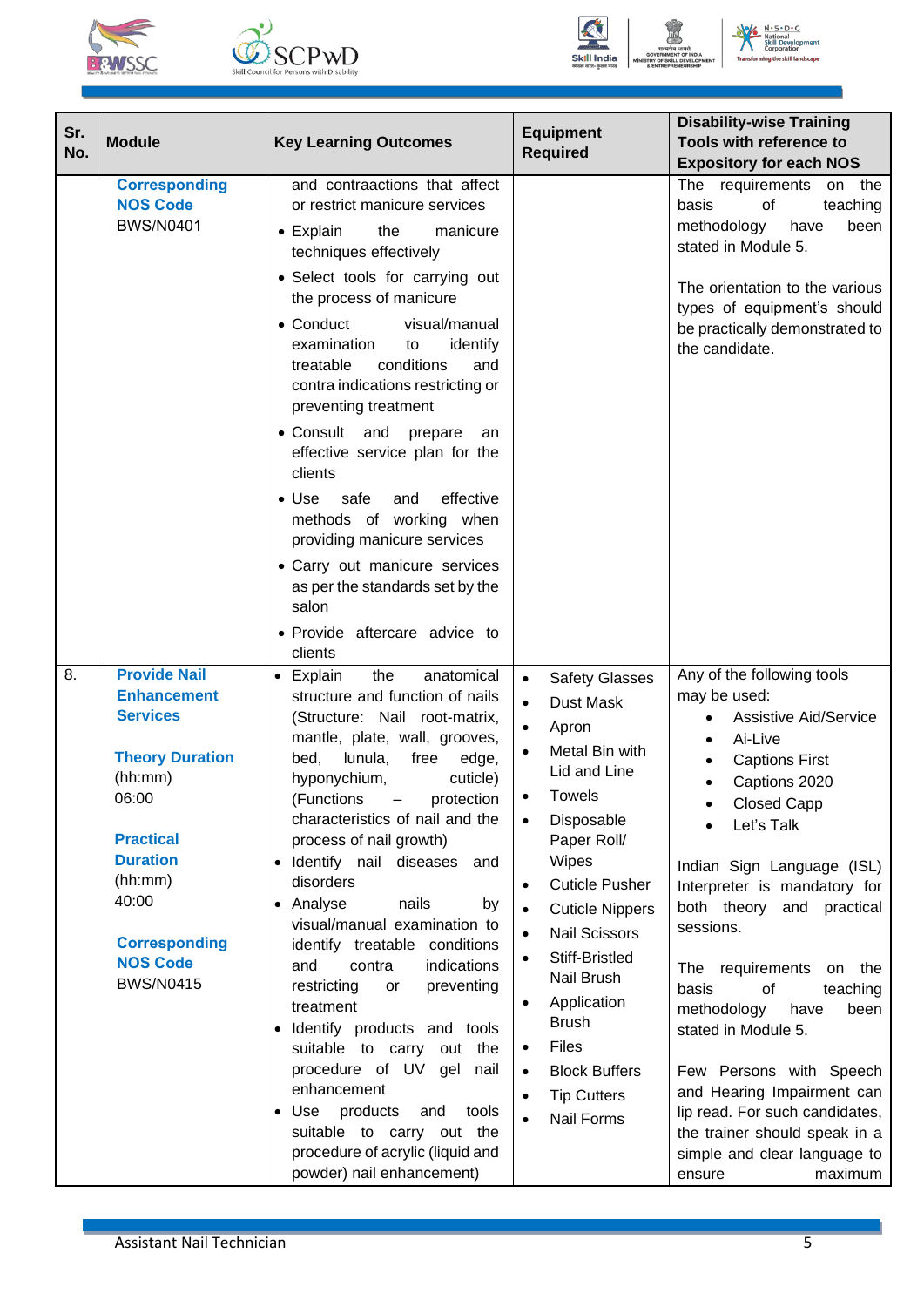







| Sr.<br><b>Module</b><br>No.                                                                                                                                                               | <b>Key Learning Outcomes</b>                                                                                                                                                                                                                                                                                                                                                                                                                                                                                                                                                                                                                                                                                                                                                                                                                            | <b>Equipment</b><br><b>Required</b> | <b>Disability-wise Training</b><br>Tools with reference to<br><b>Expository for each NOS</b>                                                                                                                                                                                                                                                                                                                                                                                                                                                                                         |
|-------------------------------------------------------------------------------------------------------------------------------------------------------------------------------------------|---------------------------------------------------------------------------------------------------------------------------------------------------------------------------------------------------------------------------------------------------------------------------------------------------------------------------------------------------------------------------------------------------------------------------------------------------------------------------------------------------------------------------------------------------------------------------------------------------------------------------------------------------------------------------------------------------------------------------------------------------------------------------------------------------------------------------------------------------------|-------------------------------------|--------------------------------------------------------------------------------------------------------------------------------------------------------------------------------------------------------------------------------------------------------------------------------------------------------------------------------------------------------------------------------------------------------------------------------------------------------------------------------------------------------------------------------------------------------------------------------------|
|                                                                                                                                                                                           | • Explain<br>the<br>basic<br>contraindications,<br>contra<br>actions, relevant subsequent<br>plans<br>• Perform<br>manicure<br>and<br>pedicure<br>services as<br>per<br>standard procedure set by the<br>salon<br>• Carry out nail shaping and<br>filing techniques (Shaping<br>techniques: Filing,<br>buffing,<br>application of cuticle cream,<br>removal of cuticle, cuticle<br>pushing,<br>polishing,<br>filing<br>techniques:<br>board,<br>emery<br>glass, buffing block, electrical<br>files, beveling, etc.)                                                                                                                                                                                                                                                                                                                                     |                                     | understanding of the Person<br>with Hearing Impairment.                                                                                                                                                                                                                                                                                                                                                                                                                                                                                                                              |
| 9.<br><b>Perform Refill</b><br><b>Theory Duration</b><br>(hh:mm)<br>05:00<br><b>Practical Duration</b><br>(hh:mm)<br>35:00<br><b>Corresponding</b><br><b>NOS Code</b><br><b>BWS/N0406</b> | Analyze nails (e.g. Cuticle<br>conditions, Nail shape, Nail<br>length) to<br>carry<br>out<br>the<br>treatment<br>Identify breaking and splitting<br>of extension, discoloration of<br>product, bacterial and fungal<br>infection, and discoloration of<br>natural nail<br>Choose techniques to suit<br>client's service needs and nail<br>conditions<br>Perform cleaning of nails to<br>ensure they are free from<br>bacteria.<br>• Buff and remove the existing<br>product using electric files/<br>buffer/<br>traditional<br>filing<br>methods as per refill guidelines<br>• Perform correct filing technique<br>to achieve desired length and<br>shape<br>Follow<br>the<br>οf<br>process<br>dehydrating the natural<br>nail<br>appropriately depending<br>on<br>acrylic/ gel service<br>Perform buffing techniques<br>correctly and seal to create a | • Laptop<br>• Projector             | Any of the following tools<br>may be used:<br><b>Assistive Aid/Service</b><br>$\bullet$<br>Ai-Live<br>$\bullet$<br><b>Captions First</b><br>Captions 2020<br><b>Closed Capp</b><br>$\bullet$<br>Let's Talk<br>Indian Sign Language (ISL)<br>Interpreter is mandatory for<br>both theory and practical<br>sessions.<br>The requirements<br>on the<br>of<br>basis<br>teaching<br>methodology<br>have<br>been<br>stated in Module 5.<br>The trainer should ensure that<br>they maintain eye contact with<br>the Person with Speech and<br>Hearing Impairment and not<br>the Interpreter |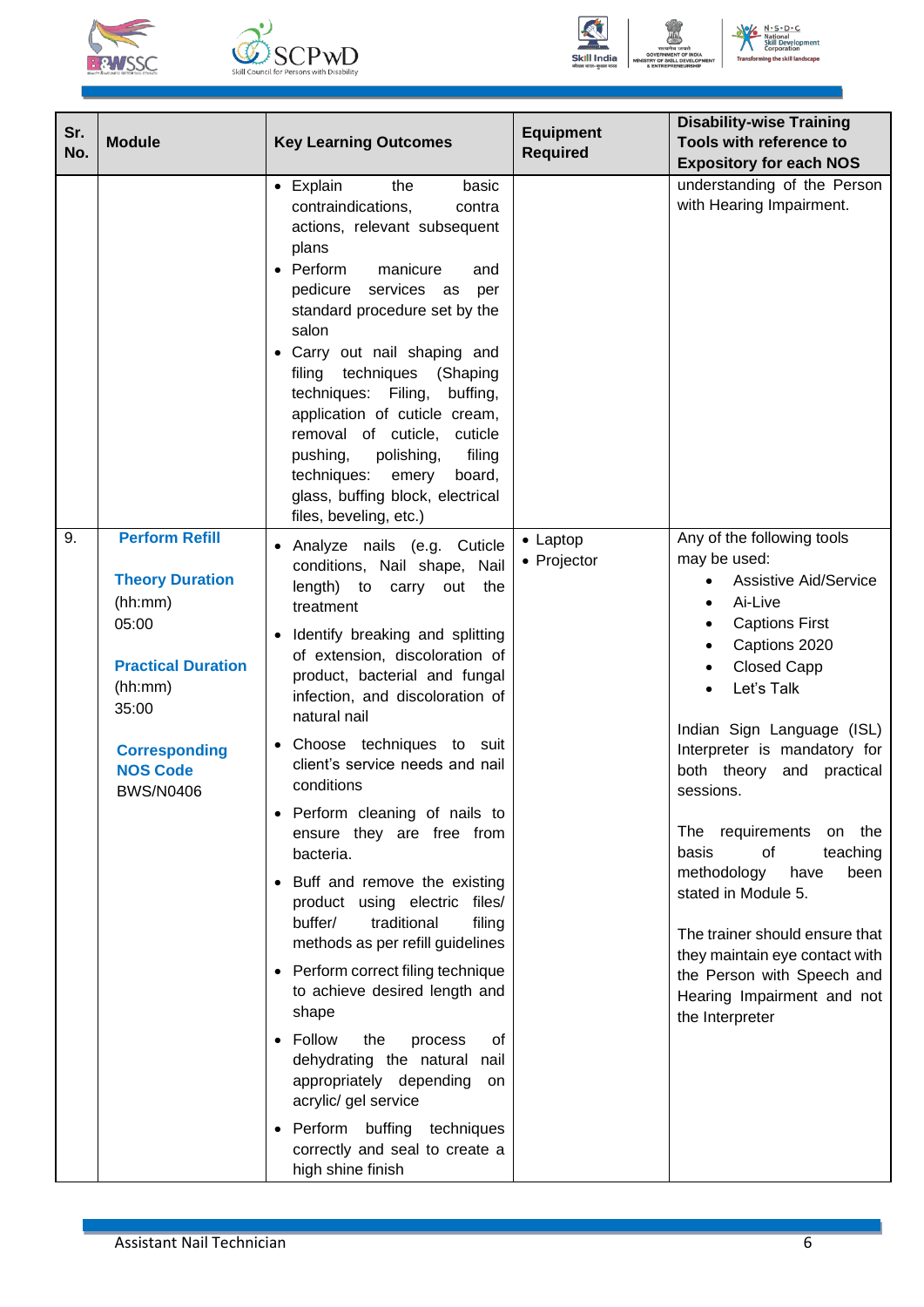





| Sr.<br>No. | <b>Module</b>                                                                                                                                                                                                                | <b>Key Learning Outcomes</b>                                                                                                                                                                                                                                                                                                                                                                                                                                                                                                                                                                                                                                                                                                                                   | <b>Equipment</b><br><b>Required</b>                                                                              | <b>Disability-wise Training</b><br>Tools with reference to                                                                                                                                                                                                                                                                                                                                                                                                                                                                                                    |
|------------|------------------------------------------------------------------------------------------------------------------------------------------------------------------------------------------------------------------------------|----------------------------------------------------------------------------------------------------------------------------------------------------------------------------------------------------------------------------------------------------------------------------------------------------------------------------------------------------------------------------------------------------------------------------------------------------------------------------------------------------------------------------------------------------------------------------------------------------------------------------------------------------------------------------------------------------------------------------------------------------------------|------------------------------------------------------------------------------------------------------------------|---------------------------------------------------------------------------------------------------------------------------------------------------------------------------------------------------------------------------------------------------------------------------------------------------------------------------------------------------------------------------------------------------------------------------------------------------------------------------------------------------------------------------------------------------------------|
| 10.        | <b>Provide Simple</b><br>and Basic Nail Art<br><b>Services</b><br><b>Theory Duration</b><br>(hh:mm)<br>05:00<br><b>Practical Duration</b><br>(hh:mm)<br>30:00<br><b>Corresponding</b><br><b>NOS Code</b><br><b>BWS/N0416</b> | Monitor UV/LED curing time as<br>$\bullet$<br>manufacturer's<br>per product<br>instructions<br>Remove surface residue at the<br>$\bullet$<br>right stage, if required<br>• Apply polish, if requested by<br>client<br>Finish the nail enhancements<br>to the client's satisfaction and<br>meet the agreed service plan<br>Perform the correct application<br>to refinish the nail with acrylic/<br>gel system<br>Identify the products and tools<br>suitable to carry the nail art<br>procedure<br>Identify<br>basic<br>$\bullet$<br>contraindications,<br>contra<br>actions of nail art services<br>Identify nails feature and<br>$\bullet$<br>conditions relevant to nail art<br>and impact on the same<br>Apply basic techniques of nail<br>art efficiently | Nail Art Paint<br>$\bullet$<br>Glitter<br>• Enamel<br>Remover<br>• Adhesive<br>Stencil or<br>$\bullet$<br>Needle | <b>Expository for each NOS</b><br>Any of the following tools<br>may be used:<br><b>Assistive Aid/Service</b><br>Ai-Live<br><b>Captions First</b><br>Captions 2020<br><b>Closed Capp</b><br>Let's Talk<br>Indian Sign Language (ISL)<br>Interpreter is mandatory for<br>both theory and practical<br>sessions.<br>requirements on the<br>The<br>teaching<br>basis<br>of<br>methodology<br>have<br>been<br>stated in Module 5.<br>If some immediate information<br>has to be communicated, the<br>trainer may give the details to<br>Person with Hearing<br>the |
| 11.        | <b>Maintain Health</b><br>and Safety of Work<br><b>Area</b>                                                                                                                                                                  | contra-indications<br>Identify<br>$\bullet$<br>related to beauty treatments<br>Explain<br>the<br>process<br>and<br>$\bullet$                                                                                                                                                                                                                                                                                                                                                                                                                                                                                                                                                                                                                                   | • First Aid Kit<br>Fire<br>$\bullet$<br>Extinguishers                                                            | Impairment in written.<br>Any of the following tools<br>may be used:<br><b>Assistive Aid/Service</b>                                                                                                                                                                                                                                                                                                                                                                                                                                                          |
|            | <b>Theory Duration</b><br>(hh:mm)<br>03:00<br><b>Practical Duration</b>                                                                                                                                                      | products<br>sterilize<br>to<br>and<br>disinfect equipment/ tools<br>the<br>Follow<br>manufacturer's<br>$\bullet$<br>instructions<br>related<br>to<br>equipment and product use<br>and cleaning                                                                                                                                                                                                                                                                                                                                                                                                                                                                                                                                                                 | <b>Sterilizers</b><br>$\bullet$<br><b>Hot Cabinets</b>                                                           | Ai-Live<br><b>Captions First</b><br>Captions 2020<br><b>Closed Capp</b><br>Let's Talk                                                                                                                                                                                                                                                                                                                                                                                                                                                                         |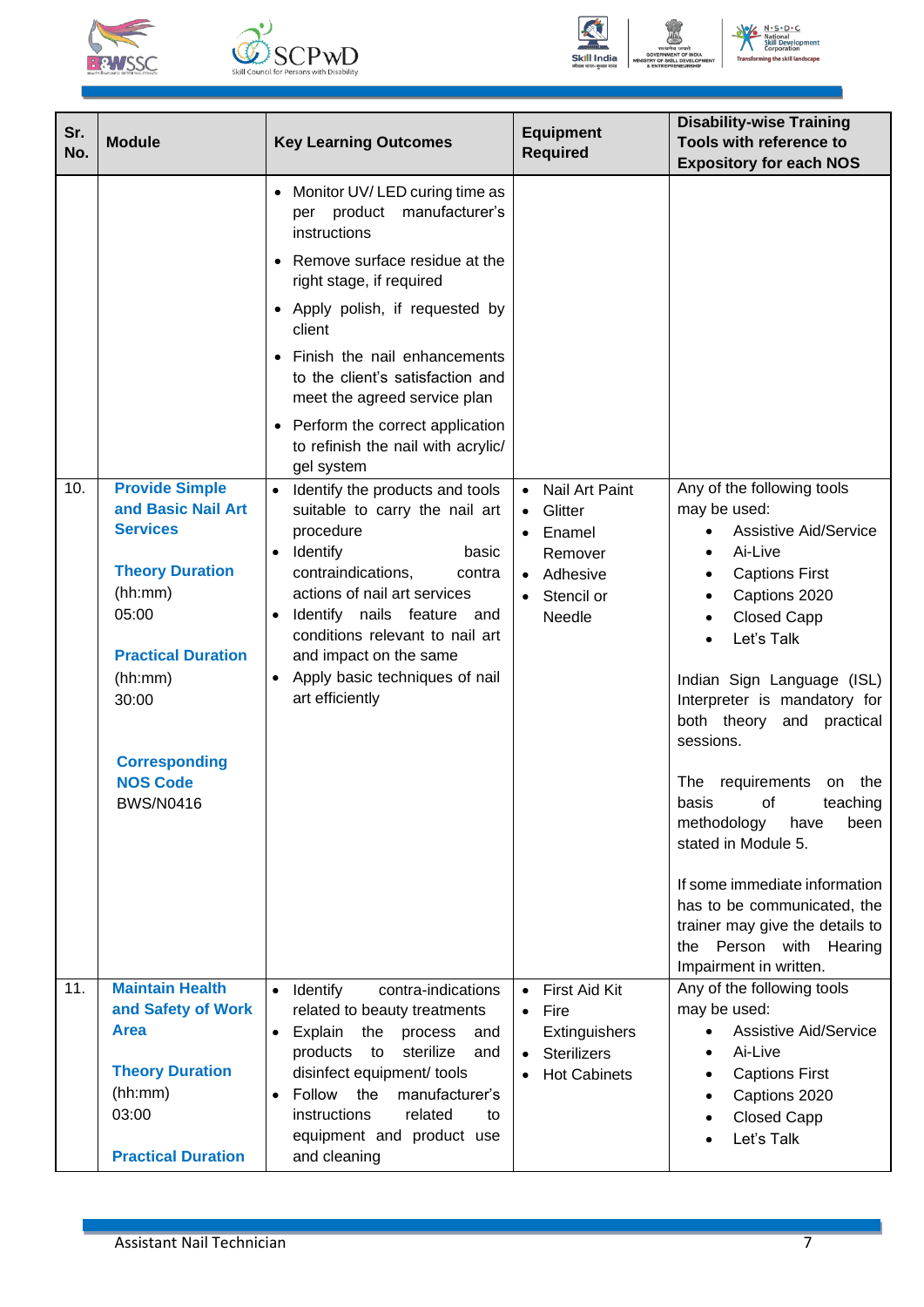







| Sr.<br>No. | <b>Module</b>                                                                                                                                                                                                       | <b>Key Learning Outcomes</b>                                                                                                                                                                                                                                                                                                                                                                                                                                                                                                                                                                                                                                                                                                                                                                                                                                                                                                                                                                                     | <b>Equipment</b><br><b>Required</b> | <b>Disability-wise Training</b><br>Tools with reference to<br><b>Expository for each NOS</b>                                                                                                                                                                                                                                                                                                                                                                                                                                                                                                                         |
|------------|---------------------------------------------------------------------------------------------------------------------------------------------------------------------------------------------------------------------|------------------------------------------------------------------------------------------------------------------------------------------------------------------------------------------------------------------------------------------------------------------------------------------------------------------------------------------------------------------------------------------------------------------------------------------------------------------------------------------------------------------------------------------------------------------------------------------------------------------------------------------------------------------------------------------------------------------------------------------------------------------------------------------------------------------------------------------------------------------------------------------------------------------------------------------------------------------------------------------------------------------|-------------------------------------|----------------------------------------------------------------------------------------------------------------------------------------------------------------------------------------------------------------------------------------------------------------------------------------------------------------------------------------------------------------------------------------------------------------------------------------------------------------------------------------------------------------------------------------------------------------------------------------------------------------------|
|            | (hh:mm)<br>10:00<br><b>Corresponding NOS</b><br>Code<br><b>BWS/N9002</b>                                                                                                                                            | Adhere to the<br>applicable<br>$\bullet$<br>legislation<br>relating<br>to the<br>workplace<br>(for<br>example,<br>health and safety, workplace<br>of<br>regulations,<br>work<br>use<br>equipment,<br>control<br>of<br>substances<br>hazardous<br>to<br>health,<br>Follow safety standards while<br>handling<br>and<br>storing<br>equipment                                                                                                                                                                                                                                                                                                                                                                                                                                                                                                                                                                                                                                                                       |                                     | Indian Sign Language (ISL)<br>Interpreter is mandatory for<br>both theory and<br>practical<br>sessions<br>The requirements<br>on the<br>of<br>teaching<br>basis<br>methodology<br>have<br>been<br>stated in Module 5.<br>Arrange the work station in<br>such a way that the Person<br>with Speech and Hearing<br>impairment can readily see<br>where everyone is seated<br>around them.                                                                                                                                                                                                                              |
| 12.        | <b>Demonstrate</b><br><b>Professional</b><br><b>Behavior</b><br><b>Theory Duration</b><br>(hh:mm)<br>03:00<br><b>Practical Duration</b><br>(hh:mm)<br>10:00<br><b>Corresponding NOS</b><br>Code<br><b>BWS/N9003</b> | Manage client expectations<br>$\bullet$<br>efficiently<br>Demonstrate<br>professional<br>behaviour in the workplace<br>Use effective communication<br>$\bullet$<br>techniques when dealing with<br>clients<br>methods<br>of<br>Adapt<br>$\bullet$<br>communication to suit different<br>situations and client needs<br>effective consultation<br>Use<br>techniques<br>identify<br>to<br>treatment objectives<br>Provide<br>clear<br>$\bullet$<br>recommendations to the client<br>Maintain client confidentiality<br>as per the rules laid down by<br>the salon<br>Use retail sales techniques to<br>$\bullet$<br>meet client requirements<br>Plan and organize service<br>$\bullet$<br>feedback files/documents<br>Plan work routine based on<br>salon procedure<br>Identify the client scheduling<br>$\bullet$<br>and bookings and maintain the<br>work area, equipment and<br>product stocks to meet the<br>schedule<br>Maintain accurate records of<br>clients,<br>treatments<br>and<br>product stock levels | Laptop<br>$\bullet$<br>Projector    | Any of the following tools<br>may be used:<br><b>Assistive Aid/Service</b><br>Ai-Live<br><b>Captions First</b><br>$\bullet$<br>Captions 2020<br><b>Closed Capp</b><br>Let's Talk<br>Indian Sign Language (ISL)<br>Interpreter is mandatory for<br>both theory<br>and<br>practical<br>sessions.<br>The requirements<br>on the<br>οf<br>teaching<br>basis<br>methodology<br>been<br>have<br>stated in Module 5.<br>All<br>the<br>ground<br>rules,<br>instructions<br>and<br>general<br>guidelines<br>should<br>be<br>strategically pasted or placed<br>in the setup so that the<br>candidate can read them<br>anytime. |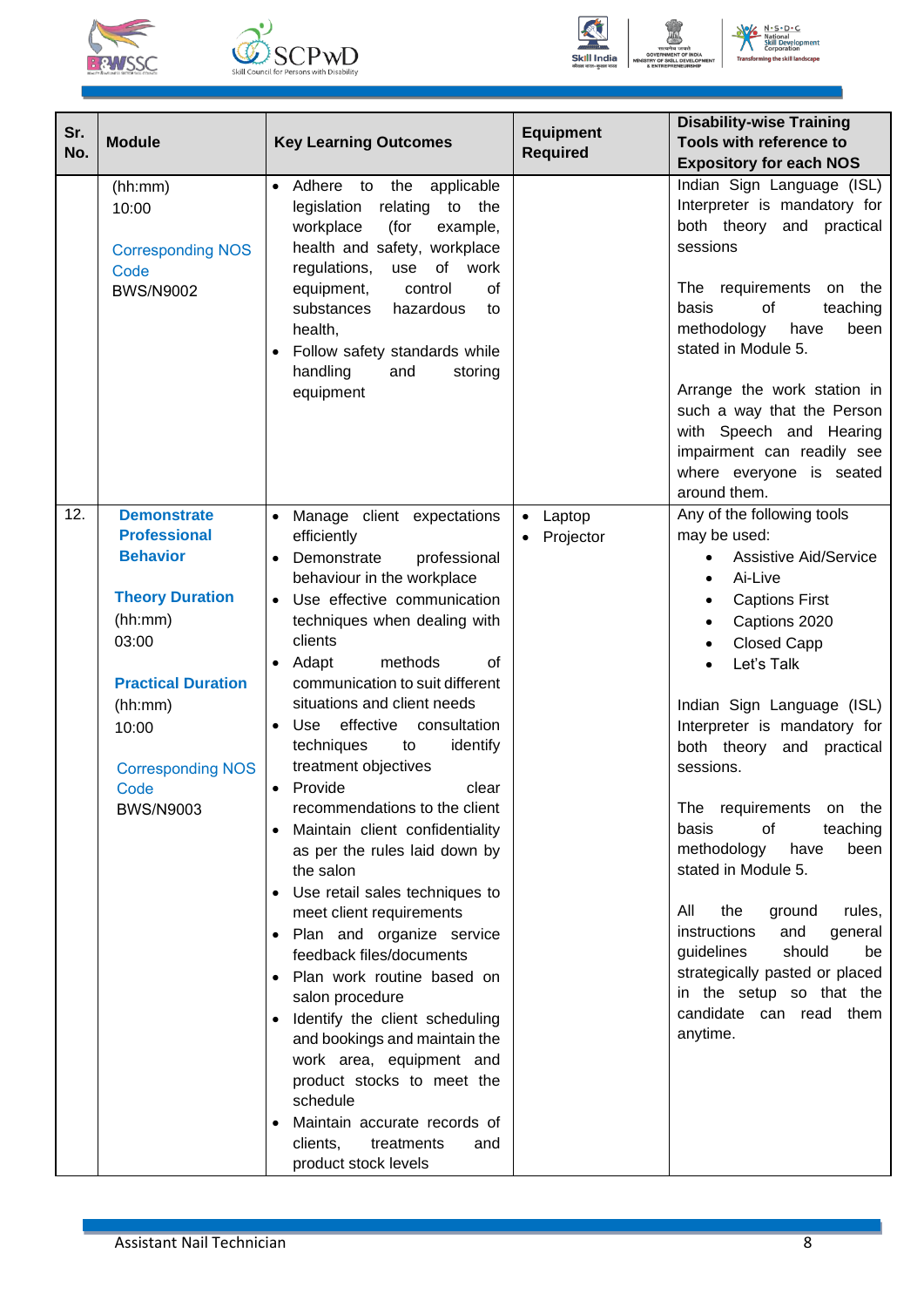







| Sr.<br>No. | <b>Module</b>                                                                                                                                                                | <b>Key Learning Outcomes</b>                                                                                                                                                                                                                                                                                                                                                                                                                                                                                                                                                                                                                                                                                                                                                     | <b>Equipment</b><br><b>Required</b> | <b>Disability-wise Training</b><br>Tools with reference to<br><b>Expository for each NOS</b> |
|------------|------------------------------------------------------------------------------------------------------------------------------------------------------------------------------|----------------------------------------------------------------------------------------------------------------------------------------------------------------------------------------------------------------------------------------------------------------------------------------------------------------------------------------------------------------------------------------------------------------------------------------------------------------------------------------------------------------------------------------------------------------------------------------------------------------------------------------------------------------------------------------------------------------------------------------------------------------------------------|-------------------------------------|----------------------------------------------------------------------------------------------|
|            |                                                                                                                                                                              | • Accept feedback in a positive<br>manner and develop on the<br>shortcomings.                                                                                                                                                                                                                                                                                                                                                                                                                                                                                                                                                                                                                                                                                                    |                                     |                                                                                              |
|            | <b>Total Duration</b><br><b>Theory Duration</b><br>$30:00+60:00$ hours<br><b>(Additional hours</b><br>for Persons with<br><b>Speech and</b><br><b>Hearing</b><br>Impairment) | Unique Equipment Required: Manicure Chair, Manicure Stool, Sterilizer, Bowls,<br>Manicure Brush, Nail Cutter, Cuticle Pusher, Cuticle Nipper, Orange Stick, Nail Filer,<br>Pack Brush, Dustbin, Pedicure - Pedicure Chair, Pedicure Stool, Sterilizer, Bowls, Foot<br>Scrapper, Emery Board, Pumice Stone, Nail Cutter, Cuticle Pusher, Cuticle Nipper,<br>Orange Stick, Nail Filer, Toe Separator, Pedicure Brush, Pack Brush, Dustbin, Table<br>lamp-nail Station, Client Chair, Technician Stool, Safety Glasses, Dust Mask-Apron-<br>Metal bin with lid and lined, Towels, Disposable Paper Roll, Wipes-Cuticle Pusher-<br>Cuticle Nippers-Nail Scissors-Stiff-bristled Nail Brush- Product Application Brush-<br>Selection of files- Block Buffers- Tip Cutters- Nail Forms |                                     |                                                                                              |
|            | <b>Practical Duration</b><br>170:00+30:00<br>hours<br><b>(Additional hours</b><br>for Persons with<br><b>Speech and</b><br><b>Hearing</b><br><b>Impairment)</b>              |                                                                                                                                                                                                                                                                                                                                                                                                                                                                                                                                                                                                                                                                                                                                                                                  |                                     |                                                                                              |

Grand Total Course Duration: **290 Hours, 0 Minutes**

*(This syllabus/ curriculum has been approved by Beauty & Wellness Sector Skill Council)*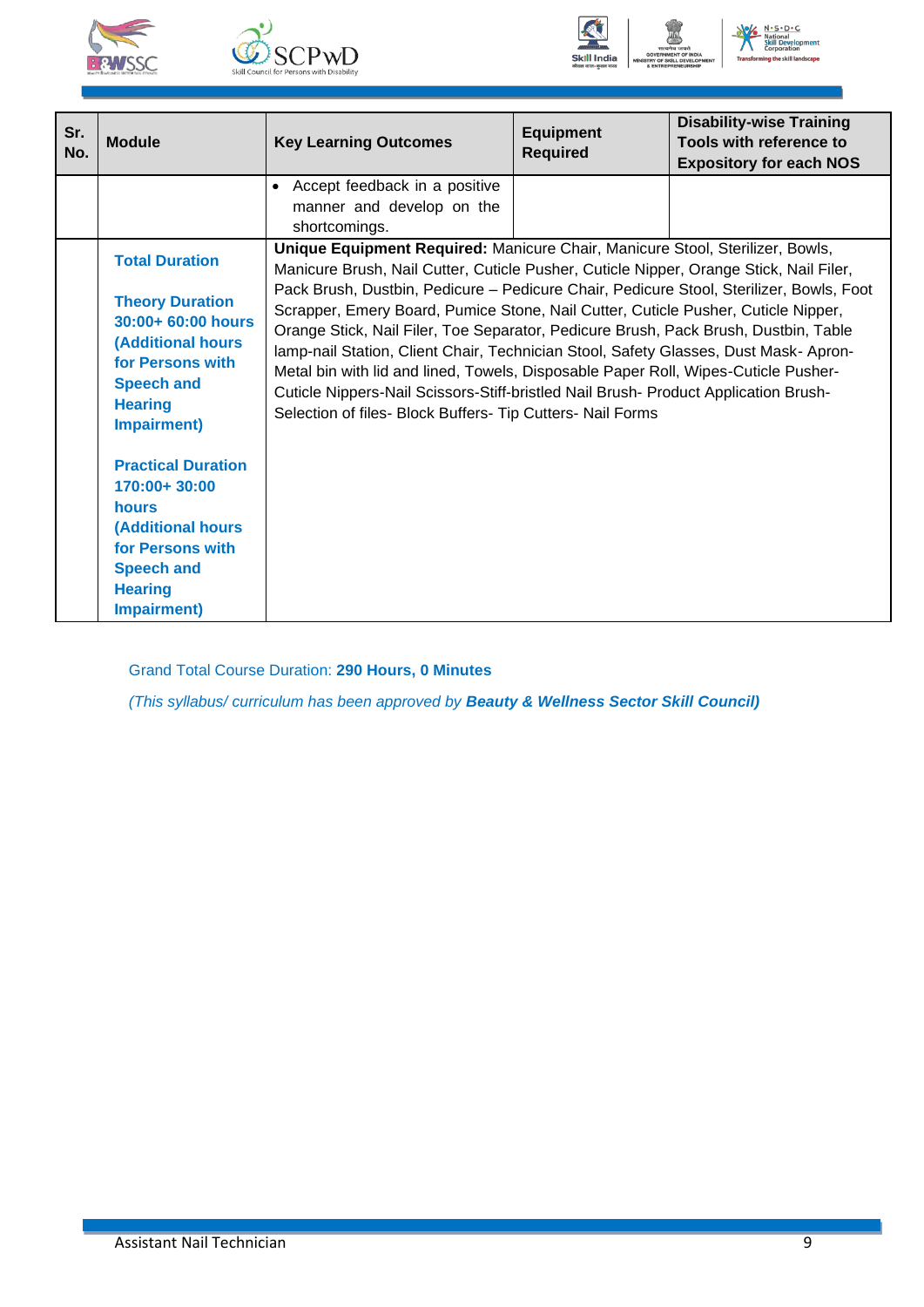





#### <span id="page-12-0"></span>**Trainer Prerequisites for Job role: "Assistant Nail Technician" mapped to Qualification Pack: "PWD/BWS/Q0401" Version 2.0**

| Sr. No.        | Area                                                                                              | <b>Details</b>                                                                                                                                                                                                                                                                                                                                                                                                                                                                                                                                                                 |
|----------------|---------------------------------------------------------------------------------------------------|--------------------------------------------------------------------------------------------------------------------------------------------------------------------------------------------------------------------------------------------------------------------------------------------------------------------------------------------------------------------------------------------------------------------------------------------------------------------------------------------------------------------------------------------------------------------------------|
| 1              | <b>Job Description</b>                                                                            | To deliver accredited training service, mapping to the curriculum detailed<br>above in accordance with the Qualification Pack PWD/BWS/Q0401<br>Version 2.0                                                                                                                                                                                                                                                                                                                                                                                                                     |
|                |                                                                                                   | The Sign Language Interpreter for Persons with Speech and Hearing<br>Impairment should be fluent in ISL, have necessary knowledge, skill and<br>competencies to teach using ISL to Deaf persons who have nil to varying<br>educational qualifications. This could either be a Hearing resource or a<br>Deaf Person                                                                                                                                                                                                                                                             |
| $\overline{2}$ | <b>Personal Attributes</b>                                                                        | Aptitude for conducting training, and pre/ post work to ensure competent,<br>employable candidates at the end of the training. Strong communication<br>skills, interpersonal skills, ability to work as part of a team; a passion for<br>quality and for developing others; well- organized and focused, eager to<br>learn and keep oneself updated with the latest in the mentioned field.<br>Sign Language Interpreter should have necessary patience, empathy<br>and sensitivity towards Persons with Speech and Hearing Impairment<br>and should also be proficient in ISL |
| 3              | <b>Minimum Educational</b><br>Qualifications                                                      | <b>Preferably Class VIII</b>                                                                                                                                                                                                                                                                                                                                                                                                                                                                                                                                                   |
| 4a             | <b>Domain Certification</b>                                                                       | Certified for Job Role: "Assistant Nail Technician" mapped to QP:<br>BWS/Q0401 V2.0 issued by <b>B&amp;WSSC</b> , Minimum accepted score is 70%                                                                                                                                                                                                                                                                                                                                                                                                                                |
| 4 <sub>b</sub> | <b>Platform Certification</b>                                                                     | Recommended that the Trainer is certified for the Job Role: "Trainer",<br>mapped to the Qualification Pack: "MEP/Q2601". Minimum accepted<br>score is 80%.                                                                                                                                                                                                                                                                                                                                                                                                                     |
| 4c             | <b>Disability specific Top</b><br>Up module (SHI)                                                 | The Inclusive Trainer should be certified in Disability Orientation and<br>Sensitization /Disability Specific Top Up training for Speech and Hearing<br>Impairment conducted by SCPwD with minimum accepted score of 80%<br>as per SCPwD guidelines.                                                                                                                                                                                                                                                                                                                           |
| 4d             | <b>Specific Requirement</b><br>for persons with<br><b>Speech and Hearing</b><br><b>Impairment</b> | The Indian Sign Language Interpreter should be mandatory during the<br>training, counselling and placement of Persons with Speech and Hearing<br>Impairment. A Certification by Indian Sign Language Research and<br>Training Centre (ISLRTC) or Ali Yavar Jung National Institute of Speech<br>and Hearing Disabilities (Divyangjan) (AYJNISHD(D)) will be desirable.                                                                                                                                                                                                         |
| 5              | <b>Experience</b>                                                                                 | No minimum experience required, through some experience (up to 12<br>months) in manicure and pedicure is desirable<br>For Sign Language Interpreter 2/3 Years of experience in their own field<br>of training will be desirable                                                                                                                                                                                                                                                                                                                                                |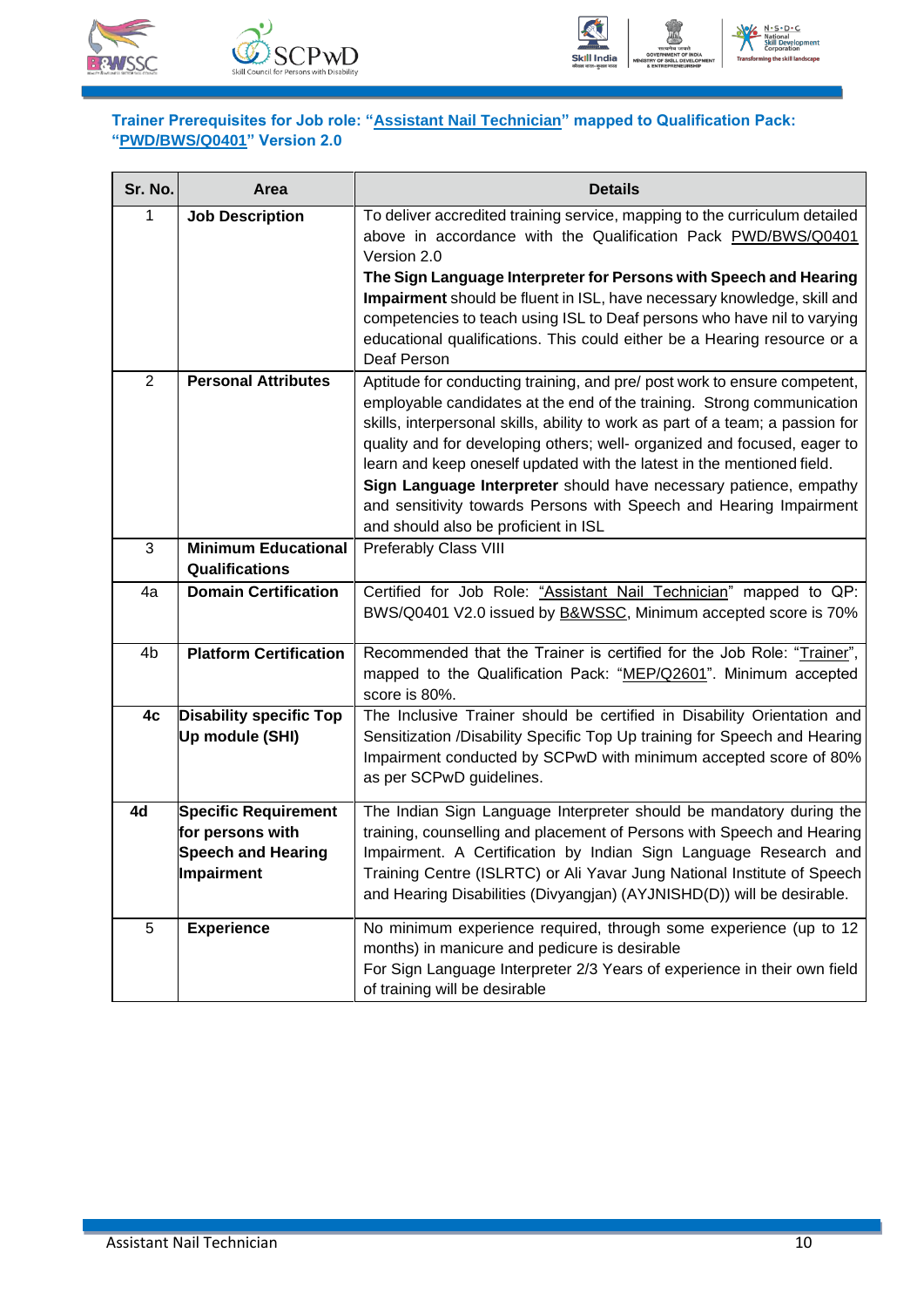







#### **CRITERIA FOR ASSESSMENT OF TRAINEES**

<span id="page-13-0"></span>**Job Role: Assistant Nail Technician** 

**Qualification Pack:** PWD/BWS/Q0401

**Expository**: Speech and Hearing Impairment (E004)

**Sector Skill Council:** Skill Council for Persons with Disability and Beauty & Wellness

#### **Guidelines for Assessment:**

- 1. Criteria for assessment for each Qualification Pack will be created by the Sector Skill Council. Each Performance Criteria (PC) will be assigned marks proportional to its importance in NOS. SSC will also lay down proportion of marks for Theory and Skills Practical for each PC
- 2. The assessment for the theory part will be based on knowledge bank of questions created by the SSC
- 3. Assessment will be conducted for all compulsory NOS, and where applicable, on the selected elective/option NOS/set of NOS.
- 4. Individual assessment agencies will create unique question papers for theory part for each candidate at each examination/training center (as per assessment criteria below)
- 5. Individual assessment agencies will create unique evaluations for skill practical for every student at each examination/ training center based on this criteria
- 6. To pass the Qualification Pack, every trainee should score a minimum of 50% in aggregate
- 7. In case of unsuccessful completion, the trainee may seek reassessment on the Qualification Pack.

| <b>Assessable</b><br><b>Outcomes</b> | <b>Assessment Criteria</b>                                                                                                                           | <b>Total</b><br><b>Marks</b> | Out<br>lof | Theory         | <b>Practical</b><br>Skills |
|--------------------------------------|------------------------------------------------------------------------------------------------------------------------------------------------------|------------------------------|------------|----------------|----------------------------|
| <b>BWS/N9001</b><br>Prepare<br>and   | PC1, ensure that ambient conditions are suitable for the client and<br>the service procedures to be carried out in a hygiene and safe<br>environment |                              | 12         | $\overline{2}$ | 10                         |
| maintain<br>work area                | PC2. identify and select suitable equipment and products required<br>for the respective services                                                     |                              | 16         | 3              | 13                         |
|                                      | PC3. set up the equipment and prepare the products for services<br>in adherence to the salon procedures and product/ equipment<br>guidelines         |                              | 19         | 4              | 15                         |
|                                      | PC4. place and organize the products in a trolley or area<br>convenient and efficient for service delivery                                           |                              | 10         | 1              | 9                          |
|                                      | PC5. prepare sterilisation solution as per organisational standards<br>using approved products and as per manufacturer's instructions                | 100                          | 16         | 4              | 12                         |
|                                      | PC6. sterilize, disinfect and place the tools on the tray as per<br>organisational standards using recommended solutions and<br>conditions           |                              | 13         | 4              | 9                          |
|                                      | PC7. dispose waste materials in adherence to the salon's and<br>industry requirements                                                                |                              | 6          | 1              | 5                          |
|                                      | PC8. store records, materials and equipment securely in line with<br>the salon's policies                                                            |                              | 8          | 2              | 6                          |
|                                      |                                                                                                                                                      | <b>Total</b>                 | 100        | 21             | 79                         |
| <b>BWS/N0401</b><br>Provide          | PC1.adhere to the health and safety standards laid out by the<br>manufacturer and organization                                                       |                              | 3          | 0.5            | 2.5                        |
| manicure<br>and                      | PC2.sanitize the hands prior to procedure commencement as<br>per organisational approved process                                                     | 100                          | 3          | 0.5            | 2.5                        |
| pedicure<br>services                 | PC3.prepare the client suitably for the respective service<br>procedure and provide relevant required personal protective                            |                              | 5          | 1              | 4                          |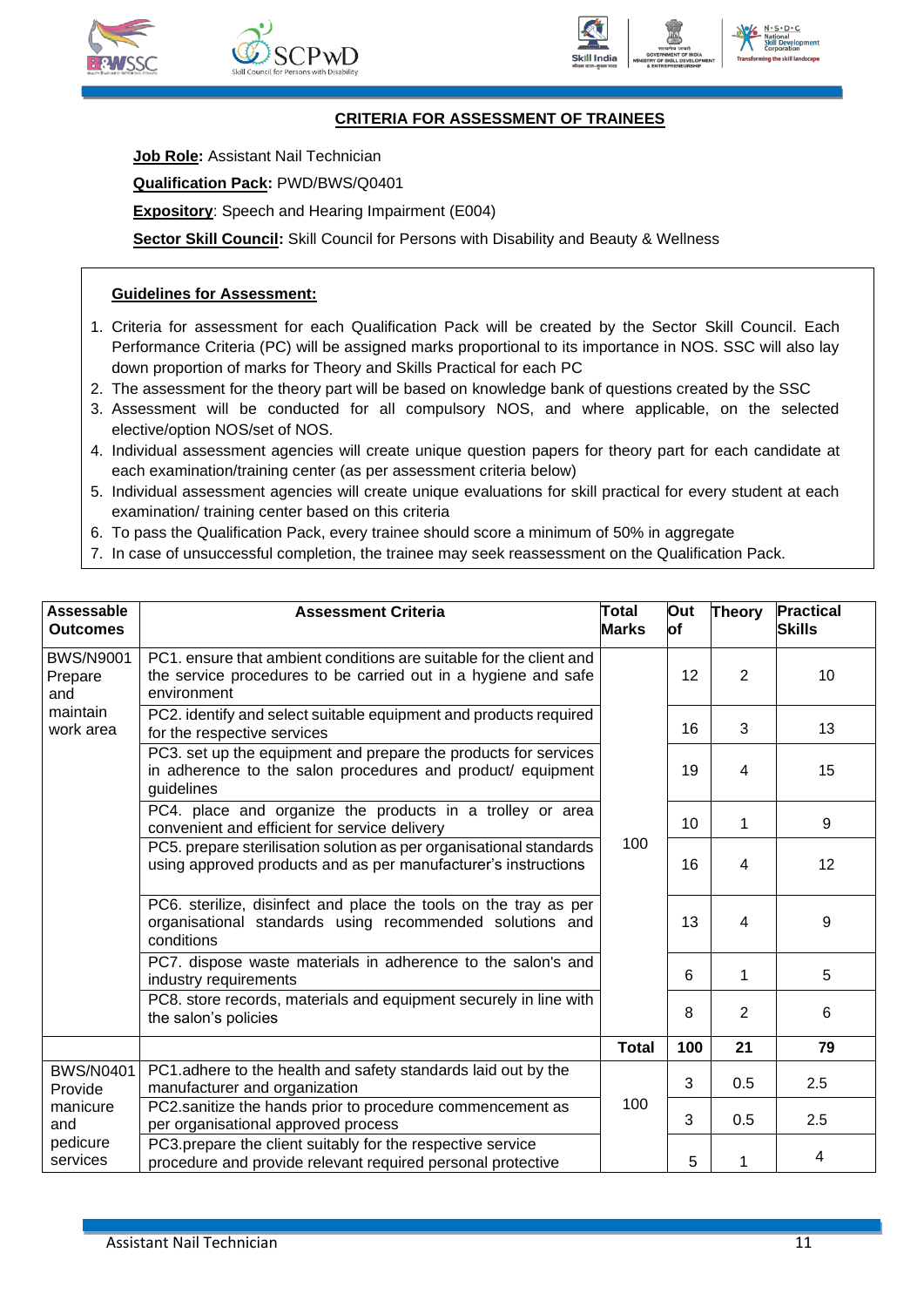







 $N \cdot S \cdot D \cdot C$ 

| equipment |
|-----------|
|-----------|

| PC4.ask relevant and effective questions to check and establish<br>the client's understanding, requirements and expectation prior to<br>commencement and clarify doubts, if any                                            | 3 | 0.5 |
|----------------------------------------------------------------------------------------------------------------------------------------------------------------------------------------------------------------------------|---|-----|
| PC5.position self and client in a way to ensure privacy, comfort<br>and wellbeing, throughout the procedure                                                                                                                | 4 | 0.5 |
| PC6.adjust the client's position to meet the needs of the service<br>without causing them discomfort                                                                                                                       | 4 | 0.  |
| PC7.perform and adapt the manicure and pedicure<br>procedures using materials, equipment and techniques correctly<br>and safely to meet the needs of the client                                                            | 5 | 1   |
| PC8.remove any existing nail polish using approved products and<br>procedures before proceeding further                                                                                                                    | 4 | 1   |
| PC9 enquire to establish the desired length and shape of nails<br>(hands or toes) with the client                                                                                                                          | 4 | 1   |
| PC10.file the nails ensuring the nail's free edge is left smooth and<br>shaped to required length according to the client's<br>preference                                                                                  | 5 | 1   |
| PC11.remove dirt in the underside of the nails using nail pick,<br>clippers, nail brush, soaking and washing to be dirt free                                                                                               | 3 | 0.5 |
| PC12.use suitable cuticle tools and products, safely and<br>effectively, to remove excess cuticle, ensuring that the cuticle<br>and nail plate are undamaged                                                               | 5 | 0.  |
| PC13.use specialized procedures (hand and leg, finger and<br>toe nails) to improve the appearance of the client's skin and nails                                                                                           | 5 | 1   |
| PC14.use smooth and even massage techniques for hands and<br>lower arms, lower legs and feet and apply appropriate<br>pressure to meet the client's needs                                                                  | 4 | 0.  |
| PC15.remove any excessive hard skin using a foot scrapper<br>during the manicure service without discomfort to the client                                                                                                  | 3 | 0.  |
| PC16.leave the hands and lower arm, foot and lower leg free of<br>any excess massage medium at the end of the pedicure or<br>manicure process respectively, by clearing these using a<br>towel or other suitable materials | 3 | 0.  |
| PC17 check that the nail plate is dehydrated and the underside is<br>clean and free of debris                                                                                                                              | 3 | 0.  |
| PC18.apply sufficient base coat, polish coats and top coats as<br>required to achieve the desired nail finish                                                                                                              | 4 | 0.  |
| PC19. check that the final nail finish is smooth, even textured and<br>uniformly coloured, with the cuticle and nail wall free of<br>enamel                                                                                | 3 | 0.  |
| PC20.check the client's comfort and wellbeing throughout the<br>service and adapt procedures to ensure the same, reassure the<br>client with necessary information and positive                                            | 4 | 1   |
| comments as required                                                                                                                                                                                                       |   |     |

| $\sqrt{3}$              | 0.5            | 2.5                     |
|-------------------------|----------------|-------------------------|
| $\overline{4}$          | 0.5            | 3.5                     |
| $\overline{4}$          | 0.5            | 3.5                     |
| 5                       | 1              | 4                       |
| $\overline{4}$          | $\overline{1}$ | 3                       |
| $\overline{4}$          | 1              | 3                       |
| 5                       | 1              | $\overline{\mathbf{4}}$ |
| $\overline{3}$          | 0.5            | 2.5                     |
| 5                       | 0.5            | 4.5                     |
| 5                       | 1              | $\overline{4}$          |
| $\overline{\mathbf{4}}$ | 0.5            | 3.5                     |
| $\overline{3}$          | 0.5            | 2.5                     |
| 3                       | 0.5            | 2.5                     |
| 3                       | 0.5            | 2.5                     |
| $\overline{4}$          | 0.5            | 3.5                     |
| 3                       | 0.5            | 2.5                     |
| 4                       | 1              | 3                       |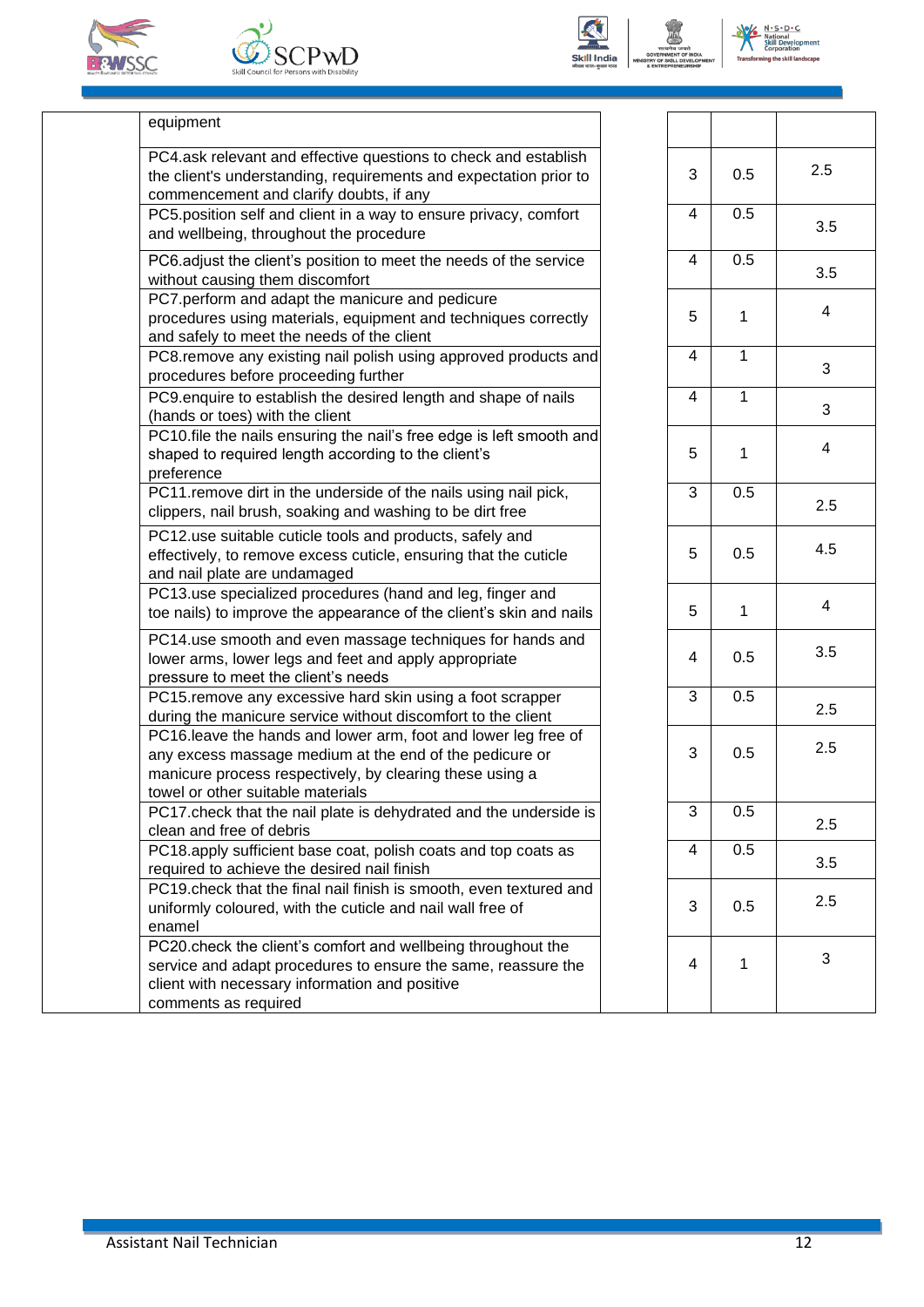







|                                          | PC21.clean the treated area and use a suitable soothing<br>product                                                                                                                                               |              | 3              | 0.5            | 2.5            |                |
|------------------------------------------|------------------------------------------------------------------------------------------------------------------------------------------------------------------------------------------------------------------|--------------|----------------|----------------|----------------|----------------|
|                                          | PC22.complete the therapy to the satisfaction of the<br>guest in a commercially acceptable time                                                                                                                  |              | 5              | 1              | 4              |                |
|                                          | PC23. record the therapy accurately and store information<br>securely in line with the organization's policies                                                                                                   |              | 4              | $\overline{2}$ | 2              |                |
|                                          | PC24.provide specific after-procedure, homecare advice<br>and recommendations for product use and further<br>services to the client                                                                              |              | 4              | 1              | 3              |                |
|                                          | PC25.ask questions to check with the client their<br>satisfaction with the finished result                                                                                                                       |              | 3              | 1              | $\overline{2}$ |                |
|                                          | PC26.thank customer for feedback post-service, where<br>customer is not satisfied with service take actions to<br>resolve matter to customer satisfaction or apologise for<br>the same and refer to supervisor   |              | 4              | 1              | 3              |                |
|                                          |                                                                                                                                                                                                                  | <b>Total</b> | 100            | 20             | 80             |                |
| <b>BWS/N0415</b><br>Provide nail         | PC1.adhere to the health and safety standards laid out<br>by the manufacturer and organization                                                                                                                   |              | $\overline{2}$ | 0.5            | 1.5            |                |
| enhancemen<br>t services                 | PC2.position self and client throughout the procedure in<br>a way to ensure privacy, comfort and wellbeing                                                                                                       |              | 2              | 0.5            | 1.5            |                |
| using UV gel<br>nails and<br>(liquid and | PC3.sanitize the hands prior to treatment commencement<br>using a hand sanitiser                                                                                                                                 |              | 1              | 0              | 1              |                |
| powder)<br>acrylic nails                 | PC4.prepare the client for the treatment and provide<br>suitable protective apparel                                                                                                                              |              | $\overline{2}$ | 0.5            | 1.5            |                |
|                                          | PC5.ask relevant and effective questions to check and<br>establish the client's understanding, requirements and<br>expectation prior to commencement and clarify doubts,<br>if any                               |              | $\overline{2}$ | 0.5            | 1.5            |                |
|                                          | PC6.clean the nails to ensure they are free from bacteria                                                                                                                                                        |              | 1.5            | 0.5            | 1              |                |
|                                          | PC7.use a soak, hand wash, sanitizer, dis-incrustation<br>wipes, anti-septic solutions                                                                                                                           |              | 1.5            | 0.5            | 1              |                |
|                                          | PC8.set-up products, tools, equipment and techniques to<br>efficiently and safely deliver services suiting client's<br>needs                                                                                     | 100          | $\overline{2}$ | 0.5            | 1.5            |                |
|                                          | PC9.prepare products for application, by mixing the<br>ingredients in the correct proportions as per<br>manufacturer instructions and organisation standards<br>and place for ease of use by the nail technician |              | 3              | 1              | 2              |                |
|                                          | PC10.promptly refer problems that cannot be solved to<br>the relevant person/ nail technician for action                                                                                                         |              |                | 2.5            | 0.5            | $\overline{2}$ |
|                                          | PC11.remove any existing nail polish or nail<br>enhancement to restore the nails to a natural condition,<br>if required                                                                                          |              |                | $\overline{2}$ | 0.5            | 1.5            |
|                                          | PC12.identify the condition of the nails and any<br>corrective work to suit the client's natural nail shape and<br>condition                                                                                     |              |                | 1.5            | 0.5            | 1              |
|                                          | PC13.prepare the nail plate by removing debris, filing<br>the free edge remove shine and dehydrate the natural<br>nail                                                                                           |              | 3              | 1              | $\overline{2}$ |                |
|                                          | PC14. identify and select the correct products and tools<br>for the UV nail enhancement job                                                                                                                      |              | 1.5            | 0.5            | 1              |                |
|                                          | PC15 use primers to remove oils safely, protecting the<br>skin                                                                                                                                                   |              | 1.5            | 0.5            | 1              |                |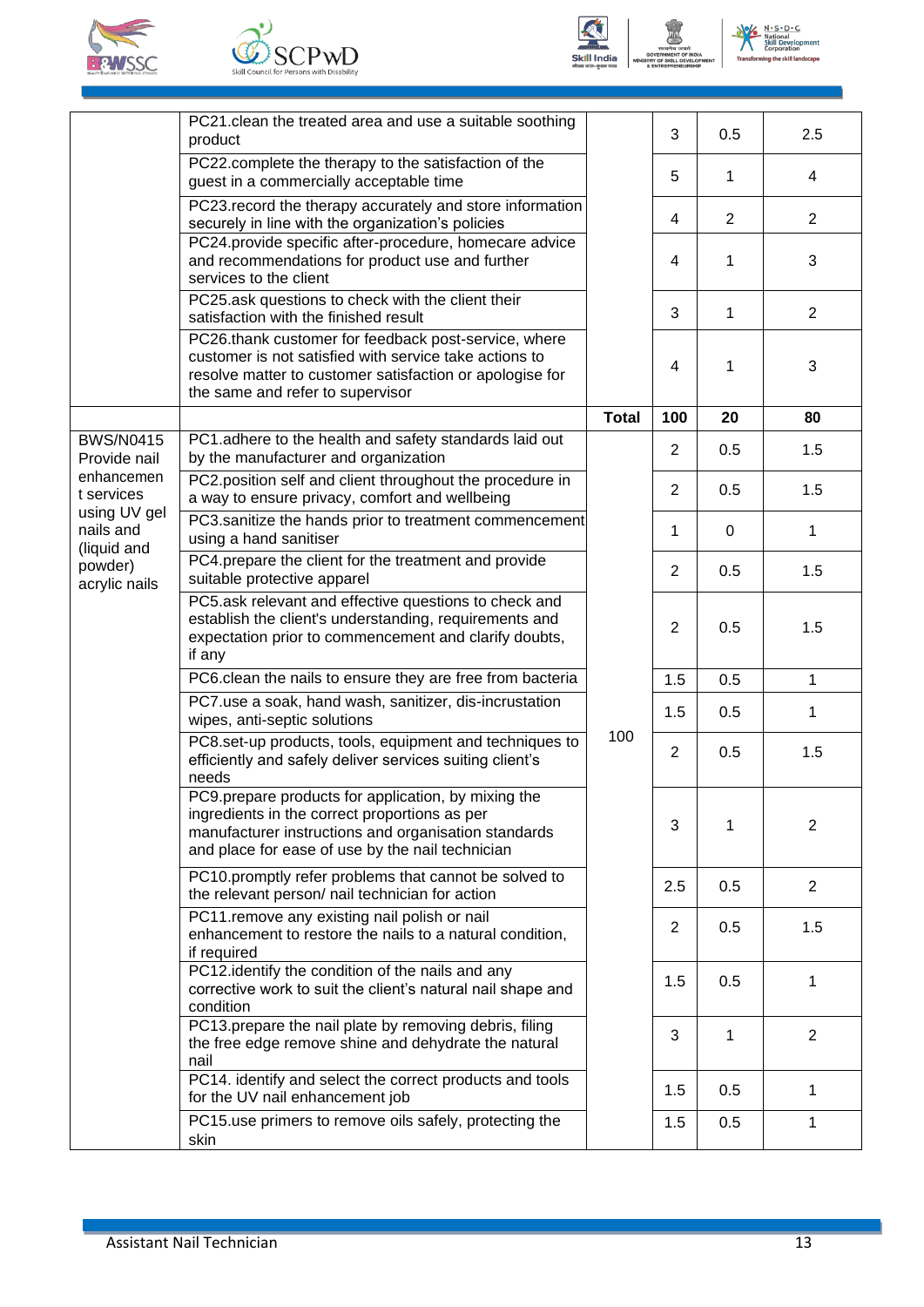







No No Solon Contract Contract Corporation

| PC16.use glue correctly to attach the acrylic nail tips to<br>the natural nail accurately protecting the skin from the<br>glue                                                                                                                                 | 1.5            | 0.5          | 1              |
|----------------------------------------------------------------------------------------------------------------------------------------------------------------------------------------------------------------------------------------------------------------|----------------|--------------|----------------|
| PC17.shorten the nail tips to the desired length and blend<br>the tips                                                                                                                                                                                         | 2.5            | 0.5          | $\overline{2}$ |
| PC18.apply UV gel layers in the correct sequence                                                                                                                                                                                                               | 2.5            | 0.5          | $\overline{2}$ |
| PC19.perform the correct application of UV gel and<br>filing technique to leave the nail balanced with the<br>required shape and length with guidance from the<br>supervisor, applying the tip to the natural nail accurately<br>and in line with natural nail | 4              | 1            | 3              |
| PC20.apply the base and builder gel evenly to the nail<br>without touching the cuticle, curing under UV/LED lamp<br>after each application                                                                                                                     | 2.5            | 0.5          | $\overline{2}$ |
| PC21.repeat the builder gel application if necessary to<br>achieve desired thickness of the gel                                                                                                                                                                | 3              | 0.5          | 2.5            |
| PC22.perform buffing techniques correctly on UV gel<br>enhanced nail and seal to create a high shine finish,<br>achieving the desired shape and thickness                                                                                                      | 4              | 1            | 3              |
| PC23.monitor UV curing timing to ensure adherence to<br>product manufacturer's instructions                                                                                                                                                                    | $\overline{2}$ | 0.5          | 1.5            |
| PC24.use a coat of clear polish or paint them with<br>coloured nail polish as required                                                                                                                                                                         | 1.5            | 0.5          | 1              |
| PC25.apply the polish to the entire nail to create a<br>smooth, even surface                                                                                                                                                                                   | $\overline{2}$ | 0.5          | 1.5            |
| PC26.repair UV gel enhancements to restore desired<br>look with guidance from the supervisor                                                                                                                                                                   | 3              | $\mathbf{1}$ | $\overline{2}$ |
| PC27. identify and select the correct products and tools<br>for the acrylic nail enhancement job                                                                                                                                                               | 1.5            | 0.5          | $\mathbf{1}$   |
| PC28.follow in accordance with manufacturer's<br>instructions to adapt and combine liquid and powder<br>colours for application of acrylic nail enhancements                                                                                                   | $\mathbf{2}$   | 0.5          | 1.5            |
| PC29.use primers to remove oils safely, protecting the<br>skin                                                                                                                                                                                                 | 1              | 0.5          | 0.5            |
| PC30.use glue correctly to attach the acrylic nail tips to<br>the natural nail accurately protecting the skin from the<br>glue                                                                                                                                 | 1.5            | 0.5          |                |
| PC31.pour the liquid and powder in different bowls in a<br>well ventilated area                                                                                                                                                                                | 1.5            | 0.5          | 1              |
| PC32.apply the liquid and powder to the brush in the<br>correct order, ratio and consistency                                                                                                                                                                   | 1.5            | 0.5          | 1              |
| PC33.apply the acrylic evenly to the nail without touching<br>the cuticle                                                                                                                                                                                      | 1.5            | 0.5          | 1              |
| PC34.ensure the acrylic is dried before moving on to the<br>next step                                                                                                                                                                                          | 1              | 0            | 1              |
| PC35.use a buffer to buff the surface of the nails, with an<br>increasing grit file to achieve the desired shine                                                                                                                                               | $\overline{2}$ | 0.5          | 1.5            |
| PC36.use a coat of clear polish or paint them with<br>coloured nail polish as required                                                                                                                                                                         | $\overline{2}$ | 0.5          | 1.5            |
| PC37.identify and resolve any problems with the nail<br>enhancements seeking help from supervisor as required                                                                                                                                                  | 3              | 0.5          | 2.5            |
| PC38.perform nail repair technique to restore the nail<br>enhancement following guidance of the supervisor                                                                                                                                                     | 3              | 1            | $\overline{2}$ |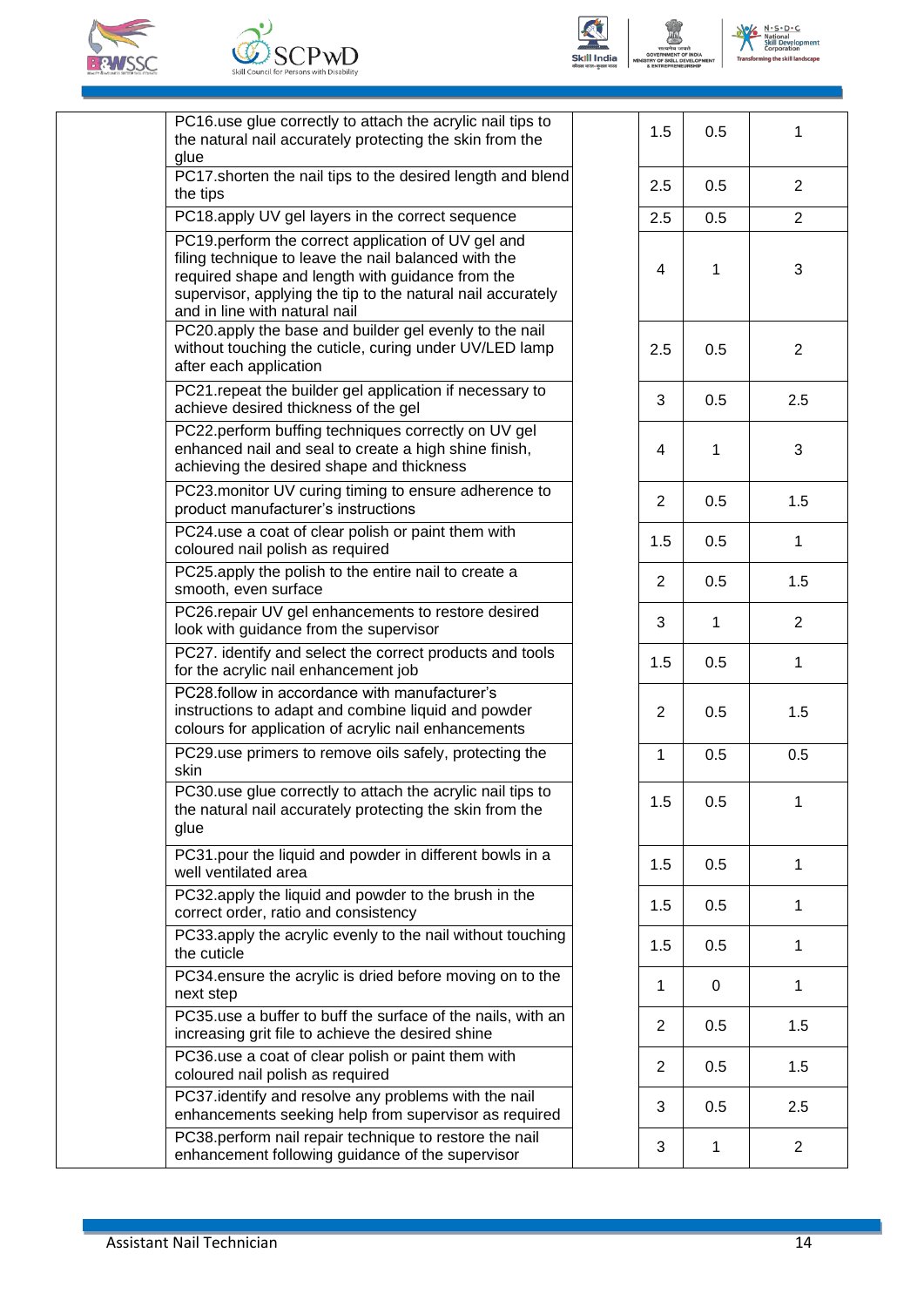





 $N \cdot S \cdot D \cdot C$  $N_{\alpha}$ ition<br>ill n

|                                    | PC39.finish the nails evenly with a clear defined line<br>ensure the work area is kept clean and tidy during the                                                                                               |              | $\overline{2}$ | 0.5            | 1.5            |
|------------------------------------|----------------------------------------------------------------------------------------------------------------------------------------------------------------------------------------------------------------|--------------|----------------|----------------|----------------|
|                                    | service<br>PC40.use work methods to minimise wastage                                                                                                                                                           |              | 2              | 0.5            | 1.5            |
|                                    | PC41.complete the service to the satisfaction of the client<br>in a commercially acceptable time                                                                                                               |              | 2.5            | 0.5            | $\overline{2}$ |
|                                    | PC42.check the natural nail plate and surrounding skin is<br>undamaged and free from product                                                                                                                   |              | 1.5            | 0.5            | 1              |
|                                    | PC43. refer problems that cannot be solved to the relevant<br>person or supervisor promptly                                                                                                                    |              | 2              | 1              | 1              |
|                                    | PC44.clean up the work area post-service to<br>maintain the health and safety standard                                                                                                                         |              | 1              | $\Omega$       | 1              |
|                                    | PC45.provide after care advise for specific after-<br>procedure, homecare advice and recommendations for<br>protecting and maintaining the nail enhancement to the<br>client                                   |              | 2              | 0.5            | 1.5            |
|                                    | PC46.dispose waste materials as per organisational<br>standards in a safe and hygienic manner                                                                                                                  |              | 1              | $\Omega$       | 1              |
|                                    | PC47. record details of the procedure accurately as per<br>organisational policy and approved practice                                                                                                         |              | 2              | 1              | 1              |
|                                    | PC48.store information securely in line with the salon's<br>policies                                                                                                                                           |              | 1              | 0.5            | 0.5            |
|                                    | PC49.ask questions to check with the client their<br>satisfaction with the finished result                                                                                                                     |              | 2              | 0.5            | 1.5            |
|                                    | PC50.thank customer for feedback post-service, where<br>customer is not satisfied with service take actions to<br>resolve matter to customer satisfaction or apologise for<br>the same and refer to supervisor |              | $\overline{2}$ | 0.5            | 1.5            |
|                                    |                                                                                                                                                                                                                | <b>Total</b> | 100            | 27             | 73             |
| <b>BWS/N0406</b><br>Perform refill | PC1.adhere to the health and safety standards laid out by<br>the manufacturer and organization                                                                                                                 |              | 5              | 1              | 4              |
|                                    | PC2.position self and client throughout treatment to<br>ensure comfort and wellbeing                                                                                                                           |              | 4              | 1              | 3              |
|                                    | PC3.sanitize the hands prior to treatment commencement                                                                                                                                                         |              | $\overline{4}$ | 1              | 3              |
|                                    | PC4.prepare the client and provide suitable protective<br>apparel                                                                                                                                              |              | 5              | 1              | 4              |
|                                    | PC5.set-up products, tools, equipment and techniques<br>to suit client's service needs, nail and skin conditions                                                                                               |              | 6              | 1              | 5              |
|                                    | PC6.carry out client consultation technique to identify the<br>treatment plan and client needs.                                                                                                                | 100          | $\overline{7}$ | $\overline{2}$ | 5              |
|                                    | PC7.ensure the client and you have understood the<br>treatment objective and plan.                                                                                                                             |              | 3              | 0              | 3              |
|                                    | PC8.perform cleaning of nails to ensure they are free<br>from bacteria.                                                                                                                                        |              | $\overline{7}$ | 1              | 6              |
|                                    | PC9.buff and remove the existing product using electric<br>files/ buffer/ traditional filing methods as per refill<br>guidelines                                                                               |              | 6              | 1              | 5              |
|                                    | PC10.perform correct filing technique to achieve<br>desired length and shape                                                                                                                                   |              | $\overline{7}$ | $\overline{2}$ | 5              |
|                                    | PC11.dehydrate the natural nail appropriately depending                                                                                                                                                        |              | 8              | $\overline{2}$ | 6              |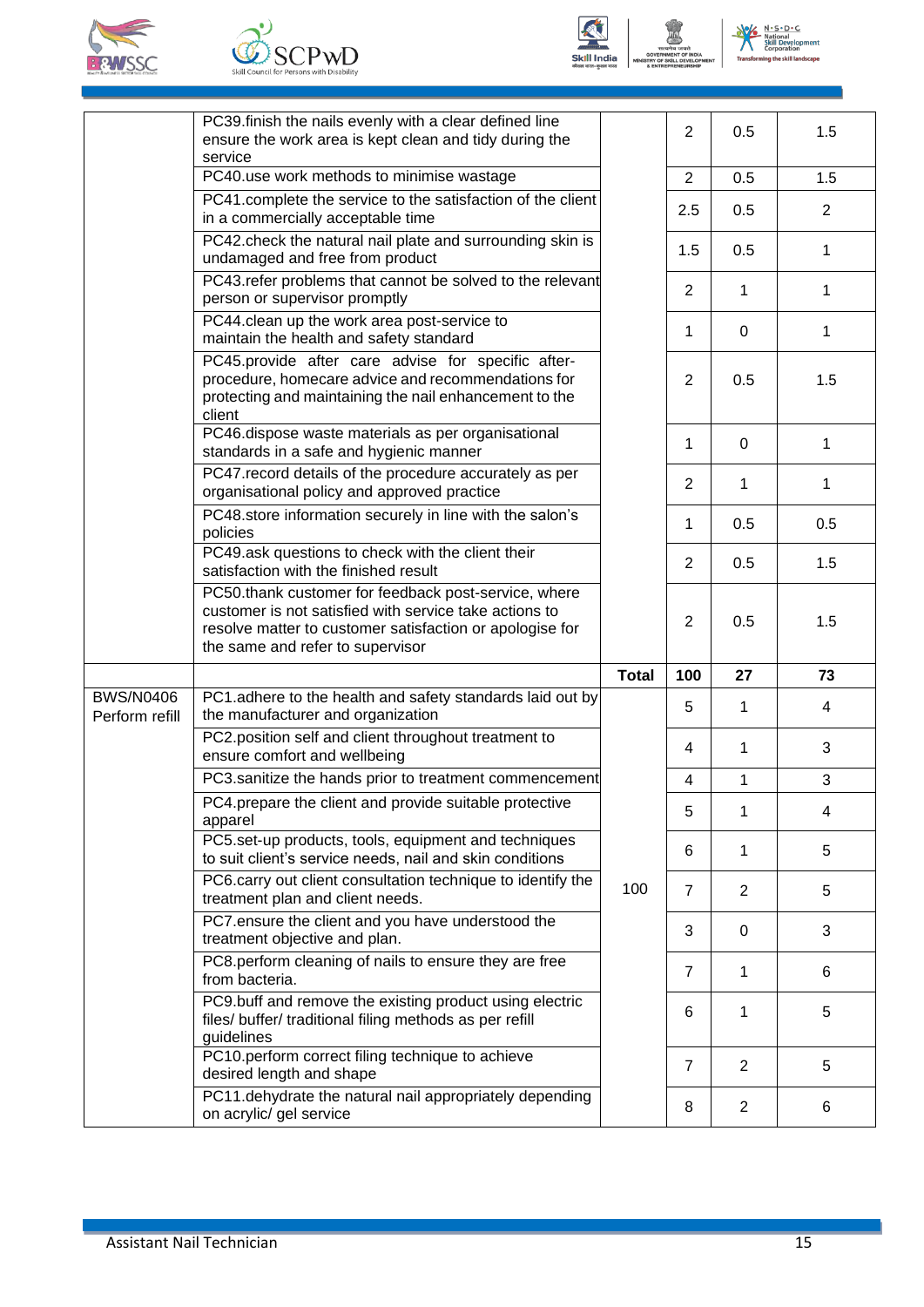







|                                    | PC12.perform the correct application to refinish the nail<br>with acrylic/ gel system                                                                                                           |              | 9   | $\overline{2}$ | $\overline{7}$          |
|------------------------------------|-------------------------------------------------------------------------------------------------------------------------------------------------------------------------------------------------|--------------|-----|----------------|-------------------------|
|                                    | PC13.perform buffing techniques correctly and seal to<br>create a high shine finish                                                                                                             |              | 8   | $\overline{2}$ | 6                       |
|                                    | PC14.monitor UV/LED curing time as per<br>product manufacturer's instructions                                                                                                                   |              | 6   | $\overline{2}$ | 4                       |
|                                    | PC15. remove surface residue at the right stage, if<br>required                                                                                                                                 |              | 4   | 1              | 3                       |
|                                    | PC16.apply polish, if requested by client                                                                                                                                                       |              | 5   | 1              | $\overline{\mathbf{4}}$ |
|                                    | PC17.finish the nail enhancements to the client's<br>satisfaction and meet the agreed service plan                                                                                              |              | 6   | $\overline{2}$ | 4                       |
|                                    |                                                                                                                                                                                                 | <b>Total</b> | 100 | 23             | 77                      |
| <b>BWS/N0416</b><br>Provide simple | PC1.adhere to the health and safety standards laid out by<br>the manufacturer and organization                                                                                                  |              | 5   | 1              | 4                       |
| and basic nail<br>art services     | PC2.sanitize the hands prior to procedure<br>commencement as per organisational approved process                                                                                                |              | 4   | 0.5            | 3.5                     |
|                                    | PC3.prepare the client suitably for the respective service<br>procedure and provide relevant required personal<br>protective equipment                                                          |              | 6   | 1              | 5                       |
|                                    | PC4.ask relevant and effective questions to check and<br>establish the client's understanding, requirements and<br>expectation prior to commencement and clarify doubts,<br>if any              | 100          | 5   | $\overline{2}$ | 3                       |
|                                    | PC5.position self and client throughout the procedure in<br>a way to ensure privacy, comfort and wellbeing                                                                                      |              | 4   | 1              | 3                       |
|                                    | PC6.identify contra indications that restrict service and<br>act accordingly as per organisational standards                                                                                    |              | 4   | 1              | 3                       |
|                                    | PC7.set-up products, tools, equipment for relevant<br>techniques to suit client's service needs, nail and skin<br>conditions                                                                    |              | 6   | $\overline{2}$ | 4                       |
|                                    | PC8.remove any existing nail polish or nail enhancement<br>to restore the nails to a natural condition, if required,<br>using removers, soaking and/or filing methods                           |              | 5   | 1              | 4                       |
|                                    | PC9.prepare the nail plate by removing debris, filing the<br>free edge remove shine and dehydrate the natural nail as<br>required by the service under instructions from the nail<br>technician |              |     | 8              | 3                       |
|                                    | PC10.apply various techniques of nail art                                                                                                                                                       |              | 6   | $\overline{2}$ | 4                       |
|                                    | PC11.identify contra actions if any during the service and<br>stop service and refer to the supervisor                                                                                          |              | 5   | 1              | 4                       |
|                                    | PC12.complete the service to the satisfaction of the client<br>in a commercially acceptable time                                                                                                |              | 6   | 2              | 4                       |
|                                    | PC13.check the natural nail plate and surrounding skin is<br>undamaged and free from product                                                                                                    |              | 5   | 1              | 4                       |
|                                    | PC14.identify and resolve any problems with the nail art<br>with guidance from the supervisor                                                                                                   |              | 5   | 1              | 4                       |
|                                    | PC15.refer problems that cannot be solved to the<br>relevant person or supervisor promptly                                                                                                      |              | 6   | $\overline{2}$ | 4                       |
|                                    | PC16.clean up and dispose the waste in the work area<br>post- service to maintain the health and safety<br>standard                                                                             |              | 4   | 0.5            | 3.5                     |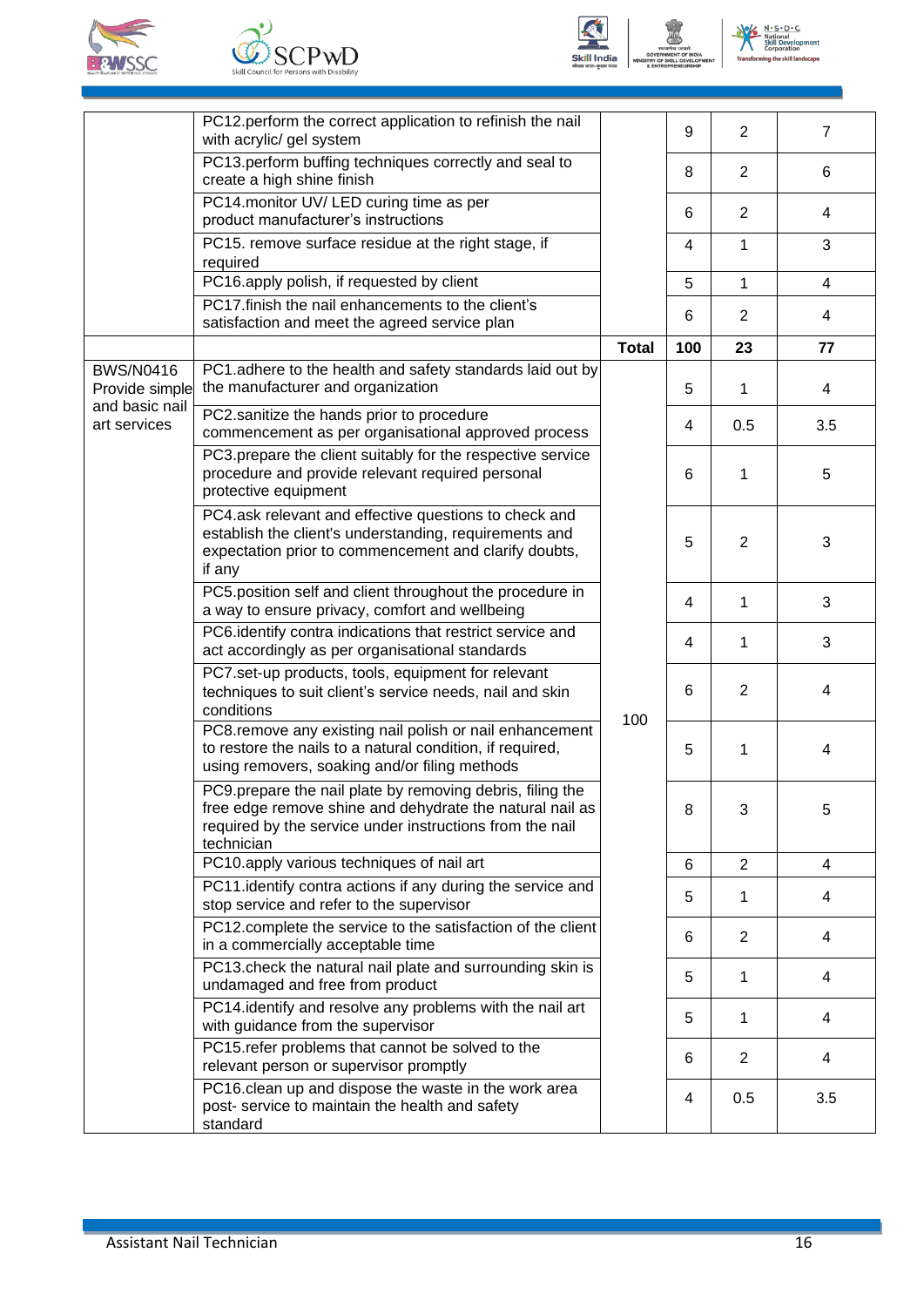







|                                            | PC17 update relevant client and inventory records<br>accurately, neatly and timely as per organisational policy<br>and procedures                                                 |              | 5              | $\overline{2}$ | 3              |
|--------------------------------------------|-----------------------------------------------------------------------------------------------------------------------------------------------------------------------------------|--------------|----------------|----------------|----------------|
|                                            | PC18.dispose waste as per organisational standards,<br>ensuring hygiene, safety and environmental<br>considerations are addressed positively                                      |              | 5              | 1              | 4              |
|                                            | PC19.provide after care advise. provide specific after-<br>procedure, homecare advice and recommendations for<br>protecting and maintaining the nail enhancement to the<br>client |              | 6              | $\overline{2}$ | 4              |
|                                            |                                                                                                                                                                                   | <b>Total</b> | 100            | 27             | 73             |
| <b>BWS/N9002</b><br>Maintain<br>health and | PC <sub>1</sub> .<br>set up and position the equipment,<br>chemicals, products and tools in the work area to<br>meet legal, hygiene and safety requirements                       |              | 13             | 3              | 10             |
| safety at<br>the<br>workplace              | PC <sub>2</sub> .<br>clean and sterilize all tools and equipment before<br>use                                                                                                    |              | 10             | 3              | $\overline{7}$ |
|                                            | PC <sub>3</sub> .<br>maintain one's posture and position to<br>minimize fatigue and the risk of injury                                                                            |              | 9              | 2              | $\overline{7}$ |
|                                            | PC4.<br>dispose waste materials in accordance<br>to the industry accepted standards                                                                                               | 100          | 12             | $\overline{2}$ | 10             |
|                                            | PC <sub>5</sub> .<br>maintain first aid kit and keep oneself<br>updated on the first aid procedures                                                                               |              | 10             | 3              | $\overline{7}$ |
|                                            | PC <sub>6</sub> .<br>identify and document potential risks and<br>hazards in the workplace                                                                                        |              | 10             | 3              | $\overline{7}$ |
|                                            | PC7.<br>accurately maintain accident reports                                                                                                                                      |              | 13             | 5              | 8              |
|                                            | PC8.<br>report health and safety risks/ hazards to<br>concerned personnel                                                                                                         |              | 12             | 3              | 9              |
|                                            | PC9. use tools, equipment, chemicals and products<br>in accordance with the salon's guidelines and<br>manufacturers' instructions                                                 |              | 11             | 3              | 8              |
|                                            |                                                                                                                                                                                   | <b>Total</b> | 100            | 27             | 73             |
| <b>BWS/N9003</b>                           | PC1.maintain good health and personal hygiene                                                                                                                                     |              | 5              | 1              | 4              |
| Create a<br>positive<br>impression         | PC2.comply with organisation's standards of grooming<br>and personal behavior                                                                                                     |              | 5              | 1              | 4              |
| at the<br>workplace                        | PC3.meet the organisation's standards of courtesy,<br>behavior and efficiency                                                                                                     |              | 5              | 1              | 4              |
|                                            | PC4.stay free from intoxicants while on duty                                                                                                                                      |              | 4              | 0.5            | 3.5            |
|                                            | PC5.wear and carry organisation's uniform and<br>accessories correctly and smartly                                                                                                |              | 5              | 0.5            | 4.5            |
|                                            | PC6.take appropriate and approved actions in line with<br>instructions and guidelines                                                                                             | 100          | 5              | 1.5            | 3.5            |
|                                            | PC7. record details related to tasks, as per procedure                                                                                                                            |              | 5              | 3              | $\overline{2}$ |
|                                            | PC8.participate in workplace activities as a part of the<br>larger team                                                                                                           |              | $\overline{7}$ | $\overline{2}$ | 5              |
|                                            | PC9.report to supervisor immediately in case there are<br>any work issues                                                                                                         |              | 5              | 1              | 4              |
|                                            | PC10.use appropriate language, tone and gestures while<br>interacting with clients from different cultural and religious<br>backgrounds, age, disabilities and gender             |              | 6              | 1.5            | 4.5            |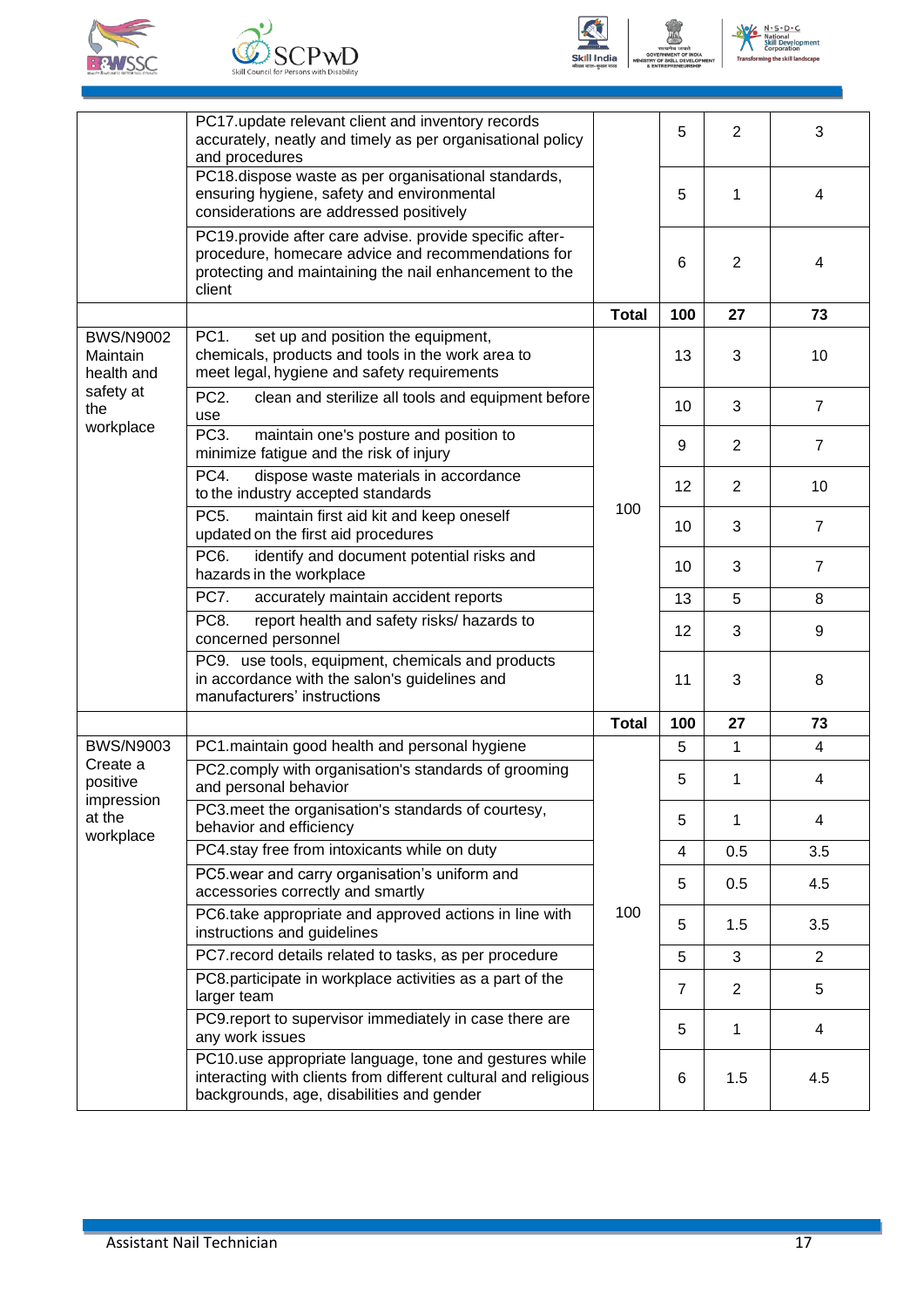







| 5<br>6<br>organization's procedures/ guidelines<br>PC12.communicate role related information to<br>7<br>2<br>5<br>stakeholders in a polite manner and resolve queries, if<br>any<br>PC13 assist and guide clients to services or products<br>2<br>6<br>4<br>based on their needs<br>PC14. report and record instances of aggressive/ unruly<br>2<br>3<br>5<br>behavior and seek assistance<br>PC15.use communication equipment (phone, email<br>3<br>3<br>6<br>etc.) as mandated by your organization<br>PC16.carry out routine documentation legibly and<br>3<br>4<br>accurately in the desired format<br>PC17.file routine reports and feedback<br>3<br>5<br>2<br>PC18 maintain confidentiality of information, as required<br>2<br>6<br>4<br>in the role |                                                     | Total | 100 | 30 | 70 |
|-------------------------------------------------------------------------------------------------------------------------------------------------------------------------------------------------------------------------------------------------------------------------------------------------------------------------------------------------------------------------------------------------------------------------------------------------------------------------------------------------------------------------------------------------------------------------------------------------------------------------------------------------------------------------------------------------------------------------------------------------------------|-----------------------------------------------------|-------|-----|----|----|
|                                                                                                                                                                                                                                                                                                                                                                                                                                                                                                                                                                                                                                                                                                                                                             |                                                     |       |     |    |    |
|                                                                                                                                                                                                                                                                                                                                                                                                                                                                                                                                                                                                                                                                                                                                                             |                                                     |       |     |    |    |
|                                                                                                                                                                                                                                                                                                                                                                                                                                                                                                                                                                                                                                                                                                                                                             |                                                     |       |     |    |    |
|                                                                                                                                                                                                                                                                                                                                                                                                                                                                                                                                                                                                                                                                                                                                                             |                                                     |       |     |    |    |
|                                                                                                                                                                                                                                                                                                                                                                                                                                                                                                                                                                                                                                                                                                                                                             |                                                     |       |     |    |    |
|                                                                                                                                                                                                                                                                                                                                                                                                                                                                                                                                                                                                                                                                                                                                                             |                                                     |       |     |    |    |
|                                                                                                                                                                                                                                                                                                                                                                                                                                                                                                                                                                                                                                                                                                                                                             |                                                     |       |     |    |    |
| PC11.communicate procedure related information to                                                                                                                                                                                                                                                                                                                                                                                                                                                                                                                                                                                                                                                                                                           | clients based on the sector's code of practices and |       |     |    |    |